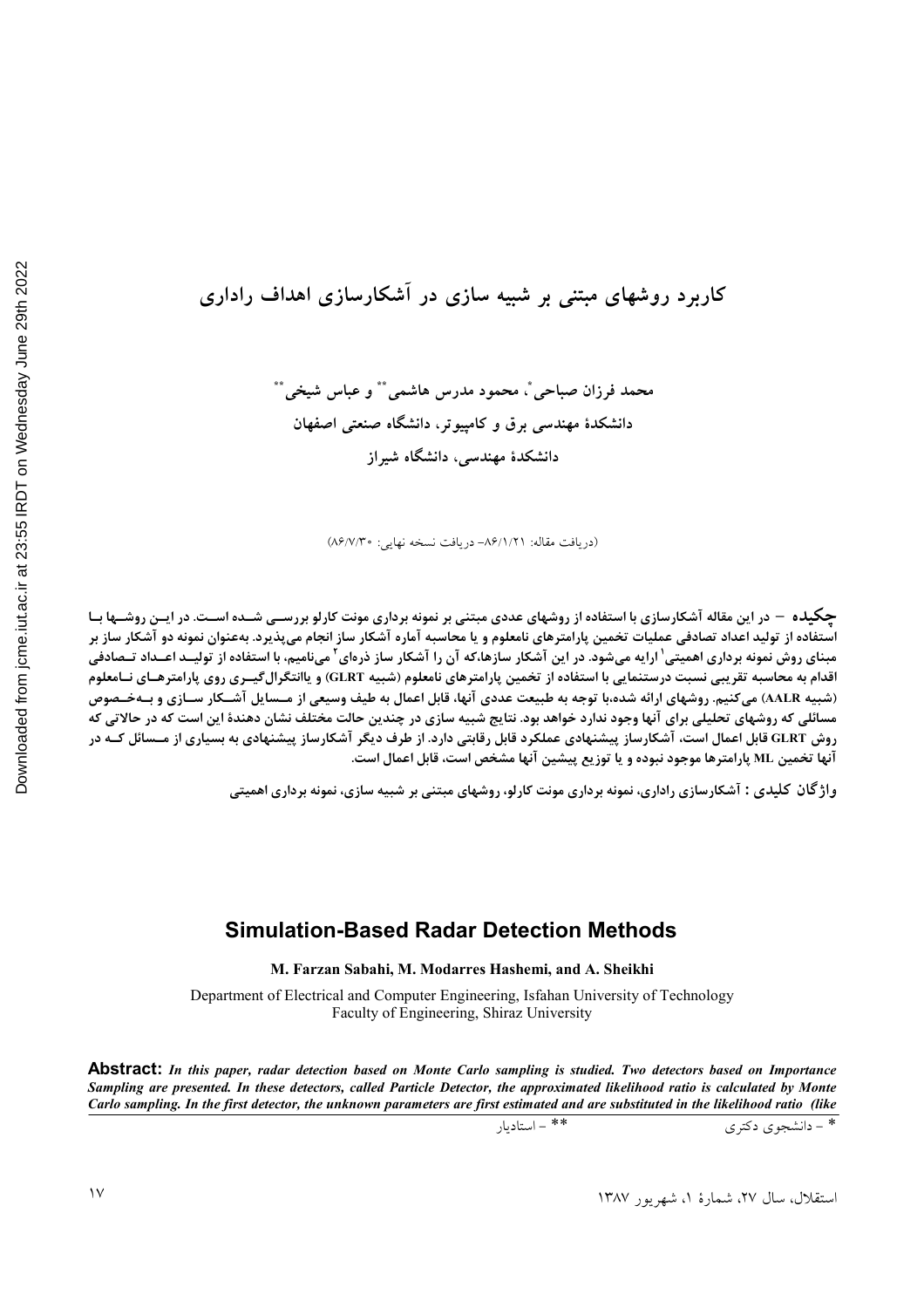the GLRT method). In the second detector, the averaged likelihood ratio is calculated by integrating out the unknown parameters (like the AALR method). Thanks to the numerical nature of these methods, they can be applied to many detection problems which do not have analytical solutions. Simulation results show that both the proposed detectors and the GLRT have approximately the same performance in problems to which the GLRT can be applied. On the other hand, the proposed detectors can be used in many cases for which either no ML estimate of unknown parameters exists or their prior distribution is known.

Keywords: Radar detection, Monte-Carlo sampling, Simulation-based methods, Importance Sampling.

| ڪيبرست حاريم                            |                                         |                                            |                                     |
|-----------------------------------------|-----------------------------------------|--------------------------------------------|-------------------------------------|
| ${\sf AR}$                              | Auto Regressive فرايند                  | $\alpha$                                   | دامنه هدف                           |
| $\underline{a}$                         | ضرايب فرايند AR                         | $\Lambda(\underline{y})$                   | نسبت درستنمایی                      |
| $\rm{H}_{0}$                            | فرضيه عدم وجود هدف                      | Ω                                          | شیفت فرکانسی نرمالیزه شده داپلر هدف |
| $H_1$                                   | فرضيه وجود هدف                          | $\sigma^2$                                 | توان نویز سفید                      |
| $k_n(.)$                                | تابع بسل تعميم يافته نوع دوم از مرتبه n | $\overline{\theta}$                        | بردار پارامترهای مجهول              |
| $p(\underline{\theta}   \underline{y})$ | : توزیع پسین پارامترها به شرط مشاهدات   | $\theta^{(i)}$                             | نمونه توليد شده پارامتر مجهول       |
| $p(\underline{y}   H_i)$                | مقدار درستنمایی                         | $w^{(i)}$ یا $w(\underline{\theta}^{(i)})$ | وزن نمونه i ام                      |
|                                         |                                         |                                            |                                     |

فمرست علا

#### ۱ – مقدمه

در آشکارسازی راداری اغلب نیـاز بــه تخمــین پارامترهــای نامعلوم یا محاسبه انتگرالهای پیچیده اسـت. بـرای آشکارســازی معیارهای مختلفی بیان شده است. معیار عمـومی کـه در نظریــه آشکارسازی در رادار استفاده می شود معیارنیمن- پیرسون است که مطابق با این معیار، نسبت درستنمایی ٌ از روی بردار دریافتی y محاسبه شده و با یک سطح استانه مقایسه میشود.[۱]

$$
\Lambda(y) = \frac{P_Y(y|H_1)}{P_Y(y|H_0)} \xrightarrow{\sim} \frac{H_1}{H_0} \eta
$$
\n(1)

سطح استانه η به گونهای انتخاب می شود کـه احتمـال هـشدار غلط (P<sub>fa</sub>) در یک حد مشخص ثابت بمانـد. آشکارسـازی کـه طبق این معییار بیهدست آمیده باشید آشکارسیاز بهینیه نامییده می شود. روشن است که در مقایسه آشکارسازهای مختلف، هـر کدام که در  $\rm P_{fa}$  ثابت احتمال آشکارسازی یا  $\rm P_{D}$  بیــشتری داشــته باشند عملکرد بهتری دارد. در حالت کلی هر کـدام از فرضـهای و یا  $\rm{H}_{1}$  ممکن است حاوی پارامترهای نامعلوم باشــند. اگــر  $\rm{H}_{0}$  $\underline{\theta}_1$  ,  $\underline{\theta}_0$  بردار یارامترهای نامعلوم دراین فرضـها را بــه ترتیـب

بنامیم نسبت درستنمایی به صورت زیر محاسبه میشود.

$$
\Lambda(\underline{y}) = \frac{\int p(\underline{y}|H_1, \underline{\theta}_1) p(\underline{\theta}_1 | H_1) d\underline{\theta}_1}{\int p(\underline{y}|H_0, \underline{\theta}_0) p(\underline{\theta}_0 | H_0) d\underline{\theta}_0}
$$
(7)

به  $\Lambda(y)$  در این حالت نسبت درستنمایی میانگین $\Lambda(y)$  گفته می شود. در صورتی که تمام یا بعضی از اجزای  $\frac{\theta_0}{2}$  ,  $\frac{\theta_0}{2}$  قطعی باشند توزیعهای  $P(\theta_0|H_0)$  و یا  $P(\theta_0|H_0)$  حاوی توابـع ضـربه خواهند بود. محاسبهٔ (۸(y در اغلب موارد منجـر بــه محاســبهٔ انتگرالهای پیچیده و یا تخمین پارامترهای متعـدد خواهـد شـد. وقتی تعداد این پارامترها زیاد و یا شکل توزیعها پیچیده می شود محاسبهٔ (۸(y بسیار دشوارتر خواهـد شـد. بـهعنـوان مثـال در أشكارسازي همدوس بـا فـرض تمـوج أرام هـدف، اگـر نـويز بهصورت AR گوسی از مرتبهٔ M مدل شود در صورت معادل (٢) 2M+3 مجهول (M ضريب مختلط فرايند AR، تـوان نـويز سفید ورودی فیلتر AR و دامنهٔ مختلط هدف ) و در مخـرج آن 2M+1 مجهول وجود دارد.

رویکرد دیگری که به جبای معادلبه (۲) پیشنهاد می شود أزمون GLRT° اســت. در ايــن روش تخمــين ML پارامترهــای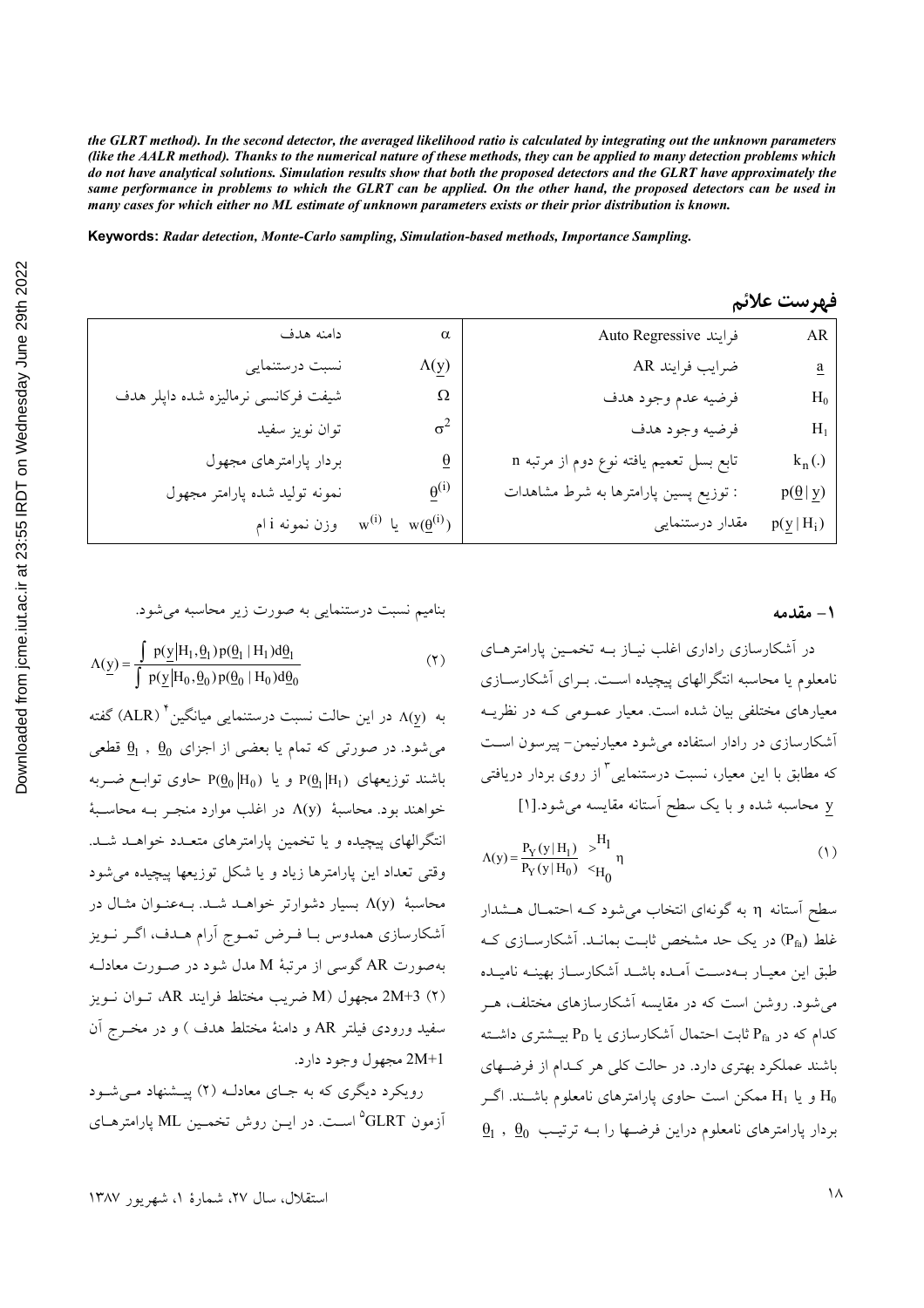نامعلوم تحت هر یک از فرضیههای H<sub>0</sub> یا H<sub>1</sub> جایگزین مقـادیر واقعی أنها شده و نسبت درستنمایی طبـق معادلـه (۱) محاسـبه می شود [۲]. از معایب این روش می توان به نداشتن مبنای دقیق نظري، در دسترس نبـودن تخمـين ML بـهصـورت تحليلـي در حالـت كلـي و برخـورد كـردن بـا تمـام پارامترهـا بـهصـورت پارامترهای قطعی اشاره کرد. به عبارت دیگر چنانچـه اطلاعـات پیشینی ٔ در مورد پارامترهای نامعلوم موجود باشد GLRT از آن استفاده نمي كند.

برای محاسبه (۲) می توان به تقریب صورت و مخرج معادله نیز اقدام کرد. در این روش که AALR<sup>۷</sup> نامیده می شود توابع بــا شکلهای ساده تری که انتگرال آنها شناخته شده است جـایگزین می شوند و سپس  $\Lambda(y)$  بهدست می آید. بدیهی است که موجود بودن تقریب مناسب بهویژه وقتی که تعداد پارامترها زیاد است مورد ترديد است.

مسائل متعددي وجود دارد كه روشهاي فوق قابـل اعمـال بـه ۔<br>آن نیست. یک راه حل عمومی در این موارد اسـتفاده از روشــهای عددی است. مـثلاً در [۳ و ۴] بــه روشــهای CALR<sup>^</sup>و CALR<sup>^</sup> اشاره شده است. در CGLR آشکارســازی یــک هــدف بــا داپلــر .<br>نامعلوم مورد بررسی قرار گرفته است. بــدین منظــور بــرای داپلــر هدف K نقطه بین یک بازه مشخص (مثلاً (0,2π)در نظر گرفتـه و برای هر کدام از نقاط GLRT استفاده می شـود. در CALR نیـز انتگرالها با مجمـوع تخمـین زده مـیشـوند. بـه عبـارتی از روش مبتنی بر شبکهبندی برای محاسبه انتگرال استفاده شــده اســت. در [۵] یک اَشکارسازی چند کاناله بررسی شـده و چــون بــهدسـت آوردن تخمین ML از طریق تحلیلی مشکل بوده است یک روش عددی برای پیدا کردن ریشه مــشتق تــابع درســتنمایی ارائــه شــده است. البته برای بهدست آوردن ماکزیمم تابع درستنمایی می تـوان از روشهای عددی دیگری نیز بهـره جــست. مـثلاً روش نیــوتن− رافسون [۶]، روشهای گرادیــان و یــا EM°' .اغلــب ایــن روشــها، روشــهای تکــراری هــستند کــه بــه منظــور رســيدن بــه نقطــه ماکزیمم،تابع درستنمایی را در هر تکرار افزایش مـی۵هنـد[۷] در این مقاله برای تقریب معادلـه (۲) از روشـهای عــددی مبتنــی بــر

نمونه برداری مونت کارلو استفاده مے شود. روش مونت کارلو پیش از این در محاسبه انتگرالها به کار گرفته شده اسـت. در ایــن بخش مروری بر کاربرد این روش در حل مسائل تخمـین پـارامتر خواهيم داشت.

تخمین آماری پارامتر(یا تابعی از پارامتر) از دو دیدگاه قابـل بررسی است. یکی دیدگاه کلاسیک که در آن پارامترها قطعی و نامعلوم فرض می شوند و دیگری دیدگاه بیزی که در آن پــارامتر مجھول، یک متغیر تصادفی در نظر گرفته می شود که تحققے از أن مورد نظر است. در حالت اخیر در مورد پارامترها اطلاعـات پیشینی به شکل یک تابع توزیع پیشین <sup>۱٬</sup> در نظر گرفته می شــود. این تابع توزیع ممکن است حاوی اطلاعات کمی بوده یا اصـلا خالبی از اطلاعات<sup>۱۲</sup> باشد(مثل توزیــع یکنواخــت در کــل ناحیــه ممكن). با داشــتن اطلاعــات پيــشين و همچنــين درســتنمايي™ دادههای مشاهده شده می توان توزیــع پــسین ٔ`` پارامترهــا را بــه شکل زیر بهدست آورد:

 $p(\underline{\theta} | \underline{y}) = \frac{p(\underline{y} | \underline{\theta})p(\underline{\theta})}{p(y)}$  $(1)$ 

 $\cdot p(y | \underline{\theta})$  در آن y بـردار مـشاهدات،  $\underline{\theta}$ بـردار پارامترهـا و  $y$ درستنمایی دادههاست. نظریه بیز بیان میکند که تمامی اطلاعات ممکن در مورد  $\theta$  در  $\theta(9|y)$  موجـود اسـت. از ايــن توزيــع پسین میتوان در سایر تحلیلها استفاده کـرد. متاسـفانه بـه دلیـل وجود جمله (p(y در مخرج معادله(۳) بهدست أوردن تحليلـي توزیع پسین اغلب کار مشکلی است. با توجه به معادله:  $p(y) = \int p(y | \underline{\theta}) p(\underline{\theta}) d\underline{\theta}$  $(\mathfrak{F})$ 

برای محاسبه (p(y، بهویژه اگر تعداد پارامترها زیاد باشـد ،یـک انتگرال با ابعاد بالا باید محاسبه شود. چـون جملــه (p(y بــرای تمـامي مقـادير في جملــه ثـابتي اسـت اصـطلاحا بــه اَن ثابـت نرمالیزاسیون<sup>۱۵</sup> میگویند. همچنین بـا توجـه بـه معادلـه (۴) بـه و از را با m نـــشایی کناری $^{16}$ هم گفته می $^2$ مود و آن را با m نــشان $\rho(\underline{y})$ مي دهيم.

هر چند بهدست آوردن توزیع پسین کار مشکلی است ولــی اگر به طریقی بتوان نمونههای مستقل  $\theta$  را طبـق توزیــع پــسین

استقلال، سال ٢٧، شمارهٔ ١، شهریور ١٣٨٧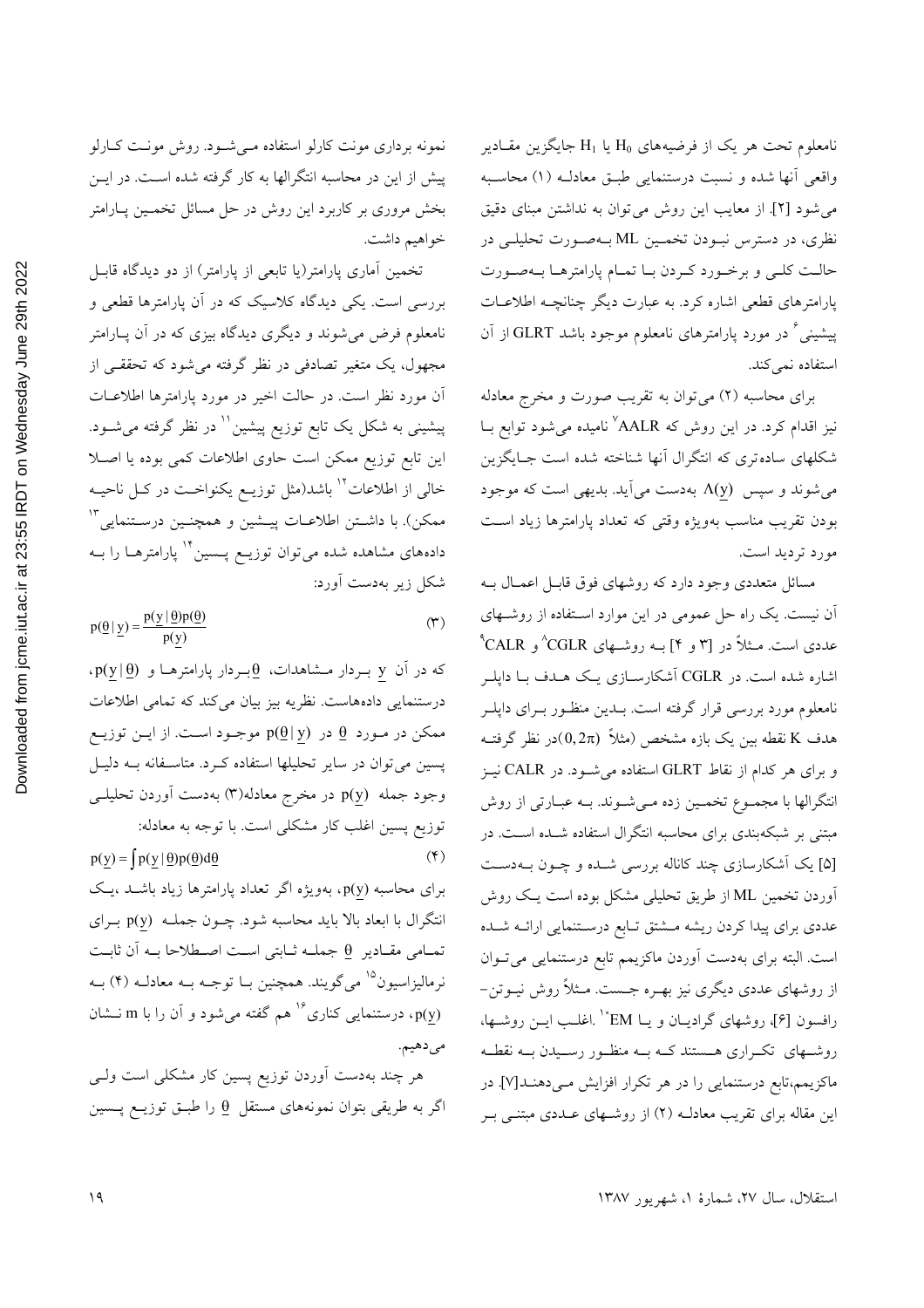توليد كرد مي توان از اين نمونهها بـراي تقريـب عــددي روابـط استفاده کرد. بهعنوان یک مثال ساده می¤وان به تخمین تــابعی از با در دست داشتن مشاهدات، y، اشاره کرد. میتوان گفت که مقدار مورد انتظار یا میانگین تابع (h(0 به شکل زیر بهدست می آید:

$$
E[h(\underline{\theta})] = \int h(\underline{\theta})p(\underline{\theta} \mid \underline{y})d\underline{\theta}
$$
\n
$$
\text{Lip} \quad \text{and} \quad \text{Lip} \quad \text{Lip} \quad \text{Lip} \quad \text{Lip} \quad \text{Lip} \quad \text{Lip} \quad \text{Lip} \quad \text{Lip} \quad \text{Lip} \quad \text{Lip} \quad \text{Lip} \quad \text{Lip} \quad \text{Lip} \quad \text{Lip} \quad \text{Lip} \quad \text{Lip} \quad \text{Lip} \quad \text{Lip} \quad \text{Lip} \quad \text{Lip} \quad \text{Lip} \quad \text{Lip} \quad \text{Lip} \quad \text{Lip} \quad \text{Lip} \quad \text{Lip} \quad \text{Lip} \quad \text{Lip} \quad \text{Lip} \quad \text{Lip} \quad \text{Lip} \quad \text{Lip} \quad \text{Lip} \quad \text{Lip} \quad \text{Lip} \quad \text{Lip} \quad \text{Lip} \quad \text{Lip} \quad \text{Lip} \quad \text{Lip} \quad \text{Lip} \quad \text{Lip} \quad \text{Lip} \quad \text{Lip} \quad \text{Lip} \quad \text{Lip} \quad \text{Lip} \quad \text{Lip} \quad \text{Lip} \quad \text{Lip} \quad \text{Lip} \quad \text{Lip} \quad \text{Lip} \quad \text{Lip} \quad \text{Lip} \quad \text{Lip} \quad \text{Lip} \quad \text{Lip} \quad \text{Lip} \quad \text{Lip} \quad \text{Lip} \quad \text{Lip} \quad \text{Lip} \quad \text{Lip} \quad \text{Lip} \quad \text{Lip} \quad \text{Lip} \quad \text{Lip} \quad \text{Lip} \quad \text{Lip} \quad \text{Lip} \quad \text{Lip} \quad \text{Lip} \quad \text{Lip} \quad \text{Lip} \quad \text{Lip} \quad \text{Lip} \quad \text{Lip} \quad \text{Lip} \quad \text{Lip} \quad \text{Lip} \quad \text{Lip} \quad \text{Lip} \quad \text{Lip} \quad \text{Lip} \quad \text{Lip} \quad \text{Lip} \quad \text
$$

$$
E[h(\underline{\theta})] \cong \frac{1}{N} \sum_{i=1}^{N} h(\theta^{(i)})
$$
\n(9)

که  $\theta^{(\mathrm{i})}$  نمونههایی از توزیع  $\mathrm{p}(\theta \, | \, \mathrm{y})$  هستند. بـدین ترتیـب بـا فرض توليد نمونه ازتوزيع پسين ميتوان هر تـابع دلخـواهي از را تقریب زد. بهعنوان مثال اگر فرض کنیم  $\underline{\theta} = (\underline{\theta})$  میتوان  $\underline{\theta}$ اقدام به تخمین خود پارامتر کرد.

در این مقاله ما برای اولین بار به کاربرد روشـهای عــددی مبتنی بر شـبیه سـازی (مونـت کـارلو) در حـل مـسائل نظـری اً شکارسازی راداری میپردازیم. بدین منظور پس از طرح مبانی ایسن روشـــها در بخـــشهای (۲) و (۳) بـــه ارائـــه دو الگـــوریتم أشكارسازى مبتنى بر شبيه سازى (مونت كارلو) در بخش (۴) و ارائه نتایج حاصل از اعمال انهـا بــه چنــد مــسئله اشکارســازی راداري در بخش (۵) خواهيم پرداخت.

### **"9 8(" - 17**

بهطور کلی روشهایی که در آنها از اعداد تصادفی برای شبیه سازی استفاده می شود روشهای شبیه سازی *مونت کارلو* نامیـده می شوند. کلمه *مونت کارلو* در حقیقت بر گرفته از مراکز تفریح مشهور در *مونت کارلو* است که در آنهـا بـرای تـصادفی کـردن بازيها از اعداد تصادفي استفاده مـي شـده اسـت. اولـين اسـتفاده عملی از این روش درسال ۱۹۰۰ توسط $Y$ *زارینی'<sup>۱۷</sup> انجــام شــد*ه است. او با انجام ۳۰۴۸ آزمایش تصادفی، که عبـارت از پرتـاب سوزن بین دو خط با فاصله مشخص بود،  $\pi$  را تا ۷ رقم اعـشار محاسبه کرد. استفاده گسترده از روشهای مونــت کــارلو از ســال

۱۹۴۹ شــروع مــیشــود. در ایـــن ســال فیزیکــدانی بــه نــام متر*وپولیس'``* در مقاله مشهوری این روش را معرفی کرد [۸] که پایه بسیاری از تحقیقات بعدی شد.

مسئله اصلی در روشهای مونت کارلو تولیـد نمونـه از یـک توزیع دلخواه است. برای این کار راههای مختلف<sub>ی</sub> وجـود دارد كه به بيان تعدادي از آنها مي پردازيم.

### **,;<( - ; ; "9 ; 8;(" -; ("( 1:17 = :> (MCMC)**

یک راه برای بهدست آوردن نمونـه از توزیـع دلخـواه (.)p ساختن یک زنجیره مارکف با توزیـع ایـستان (.)p اسـت. اگــر چنین زنجیره گسستهای باشد به شرط کاهش ناپذیری ٌ  $X_{\mathbf{k}}$ غیر متناوب بودن<sup>۲۱</sup> زنجیره میتوان نوشت:

 $\forall x, y: \quad p(X_k = y | X_0 = x) \longrightarrow y(y)$  (V) بهعلاوه برای هر تابع h(.) که  $\ln(x) < \ln(x)$  داریم:  $(\wedge)$ N  $\frac{1}{N} \sum_{k=1}^{N} h(x_k) \longrightarrow E_p[h(x)]$ که منظور از همگرایی، همگرایی در احتمال است. نتیجـه اخیــر نیازی به نامتناوب بودن زنجیره ندارد [۹]. برای ساختن زنجیـرهٔ مارکف با توزیع ایستان دلخواه دو حالت کلـی وجـود دارد کـه عبارت اند از الگــوريتم *متروپــوليس*–هــستنينگ<sup>۲۲</sup> [۱۰] ونمونــه

KD;[ B .[] **- ("( 1717 7A** &Nf8. N M<8 -6'' 1;@ n8 H &Ic J1 

که تولید نمونه طبق توزیع هــدف، p(.) بــه راحتــی امکانپــذیر نباشد میتوان از یک توزیع دلخواه دیگر مثل (.)q نمونه تولیـد كرده و رابطه تقريب مونت كارلو را بـهصـورت زيـر بازنويـسى ک د:

$$
E[h(\underline{\theta})] = \int h(\underline{\theta})p(\underline{\theta})d\underline{\theta} = \int h(\underline{\theta})\frac{p(\underline{\theta})}{q(\underline{\theta})}q(\underline{\theta})d\underline{\theta}
$$
(4)  

$$
w(\underline{\theta}) = \frac{p(\underline{\theta})}{q(\underline{\theta})} \text{ and } \text{ for } \underline{\theta} \text{ is } q(\underline{\theta})
$$

< F 1B (x) XB fB - B . H8 .&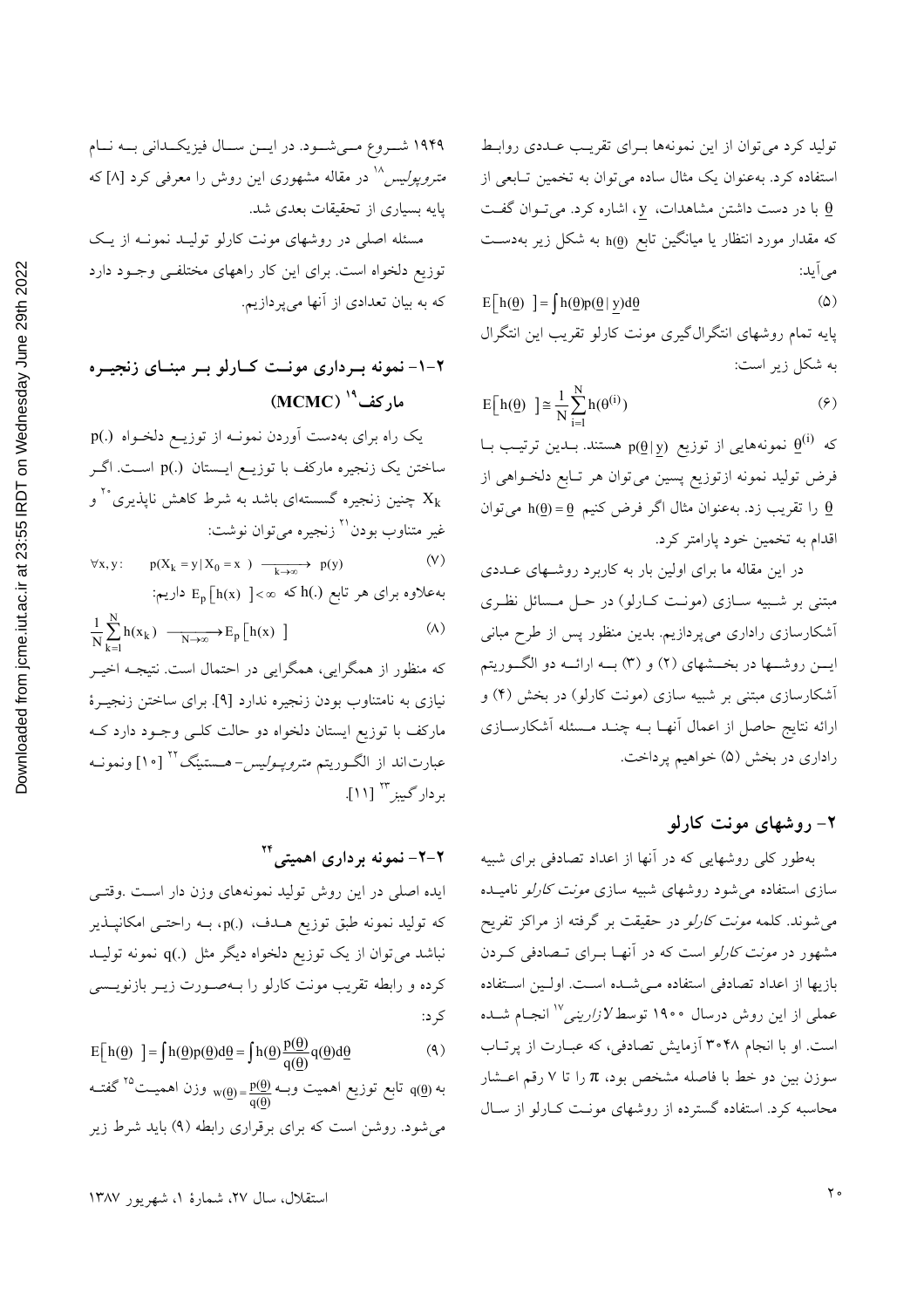بر قرار باشد:

 $p(\underline{\theta}) > 0 \Rightarrow q(\underline{\theta}) > 0$  () o)

این روش در [۱۲] برای محاسبه انتگرالهـا بــهکـار گرفتــه شــده است. در حقیقت معادله (۹) را میٍتوان بـه ایــن صــورت تعبیــر  $q(\underline{\theta}) = \frac{q(\underline{\theta})}{\pi}$ کرد که میانگین تابع  $h(\underline{\theta})w(\underline{\theta})$  روی توزیع است:

 $_{\text{p}}$ [h( $\theta$ ) ] = E<sub>q</sub>[h( $\theta$ ) w( $\theta$ ) ]  $\approx \frac{1}{N} \sum_{N=1}^{N} h(\theta^{(i)}) w(\theta^{(i)})$  (1)  $E_p[h(\underline{\theta})] = E_q[h(\underline{\theta})w(\underline{\theta})] \approx \frac{1}{N} \sum_{i=1}^{N} h(\underline{\theta}^{(i)})w(\underline{\theta}^{(i)})$  $\mathbf{q}(.)$  در این معادله  $\underline{\theta}^{(\mathbf{i})}$ ها نمونههـای تولیــد شــده طبــق توزیــع هستند. به این روش نمونه برداری اهمیتی ،IS، گفتـه مـیشـود. می توان نشان داد که هر چه (.)q تقریب بهتـری از (.)p باشـد این روش کارایی بهتری خواهد داشت[۱۳]. بــه عبــارت دقیقتــر  $\mathbf{W}(\theta)$ واریانس  $\mathbf{W}(\theta)$  نمایانگر کارایی روش میباشد[۱۳].

در بسیاری اوقات وزن اهمیت را نمی توان مستقیما بهدست  $\phi$ آورد چون توزیع هدف یعنی  $p(\theta)$  در دسترس نیست. در چنین مواردی دانستن توزیع هدف تا حد یک ثابت کاف<sub>ی</sub> اسـت. یـک مثال از چنین موقعیتی نمونه برداری از توزیع پسین پارامترها در معادله (١) است. در اين حالت داريم:

$$
p(\underline{\theta} \mid \underline{y}) \propto p(\underline{y} \mid \underline{\theta}) p(\underline{\theta}) \tag{17}
$$

در این حالت میتوانیم وزن اهمیت را تا حد یک ثابت محاسـبه كنيم:

$$
w(\underline{\theta}) = \frac{p(y | \underline{\theta})p(\underline{\theta})}{q(\underline{\theta})} \propto \frac{p(\underline{\theta} | y)}{q(\underline{\theta})}
$$
(17)

و معادله (11) به شکل زیر اصلاح میشود[۱۳]  
\n
$$
\frac{1}{N} \sum_{i=1}^{N} h(\underline{\theta}^{(i)}) w(\underline{\theta}^{(i)})
$$
 (۱۴)

$$
E_p[h(\underline{\theta})] \approx \frac{\frac{N}{N} \prod_{i=1}^{N} w(\underline{\theta}^{(i)})}{\frac{1}{N} \sum_{i=1}^{N} w(\underline{\theta}^{(i)})}
$$
(14)

در این حالت می توان وزنهای نرمـالیزه شـده را بـه شـكل زیــر تعريف نمود :

$$
\tilde{\mathbf{w}}(\underline{\theta}^{(i)}) = \frac{\mathbf{w}(\underline{\theta}^{(i)})}{\frac{1}{N} \sum_{i=1}^{N} \mathbf{w}(\underline{\theta}^{(i)})}
$$
\n(12)

**6 -("( 1B17**

 $\mathfrak{sp}(.)$  (هر چه تابع توزیع اهمیت،  $\mathfrak{q}(.)$ ، به تابع توزیع

شبیه تر باشد کارایی روش نمونه برداری اهمیتی بیـشتر خواهــد داشت. به همین دلیل می توان بهجای انتخاب یک (.)q ثابت، دستهای از توابع توزیع را در نظر گرفت و در طـی تکرارهـای متوالی سعی در بهبود بخشیدن تقریب مونت کـارلوی بــهدسـت امده از نمونهها کرد.بهعنـوان مثــال مــیتـوان دســتهای از توابــع توزیع را در نظـر گرفـت کـه بـا میـانگین و کواریـانس توزیــع مشخص مـیشـوند.پـس از هـر بـار تولیـد نمونـه، میـانگین و كواريانس توزيع جديد توسط نمونههاى فعلى ودر جهت بهبود تقریب مورد نظر به روز میشوند.برای جزییـات بیـشتر در ایـن زمینه می توان به [۱۴ و ۱۵] مراجعه کرد.

**۲–۴– ن**مونه برداری اهمیتی ترتیبی

روشهای مطرح شده تا کنون همگی نیاز به در دست داشتن كل مشاهدات بهصورت يكجا دارند.در بسياري از مسائل تعـداد بسیار زیادی از دادهها بهصورت متوال<sub>ی</sub> در یافت مــیشــوند. در چنین مسائلی انجام محاسبات بهصورت ترتیبی بسمیار سودمند خواهد بود. در دهه ۹۰ فعالیتهای وسیعی در زمینه نمونه برداری اهمیتی ترتیبی انجام شده است. نمونه برداری اهمیتی ترتیبی که با نام فیلترینگ ذرهای<sup>۲۶</sup> نیز شناخته میشود کـاربرد وسـیعی در حوزه پردازش بلادرنگ<sup>۲۷</sup> پیدا کرده است. فیلترینگ ذرهای بــه صورت بالقوه قابل اعمال به هر مسئلهای است کــه بتــوان ان را به صورت یک فضای حالت مدل کرد. در این مـسائل "حالـت" در طی قدمهای زمانی تغییر میکند و با استفاده از مشاهدات، که معمولا أغشته به نويز هستند، سعى در تخمين زدن أن مى شـود. به دلیل این ماهیت عمـومی، ایــن روش کاربردهـای زیــادی در حــوزههــاي مختلــف علــوم نظيــر اقتــصاد، نجــوم، هواشناســي، مخـابرات و ... پيــدا كـرده اســت. در [۱۶] مجموعــه مقـالات ارزشمندی در مـورد روش فیلترینـگ ذرهای جمـع اَوری شــده است.

#### ۳– محاسبه درستنمایی کناری

در ساختار بیزی انتخاب اینکه دادههای دریـافتی طبـق چـه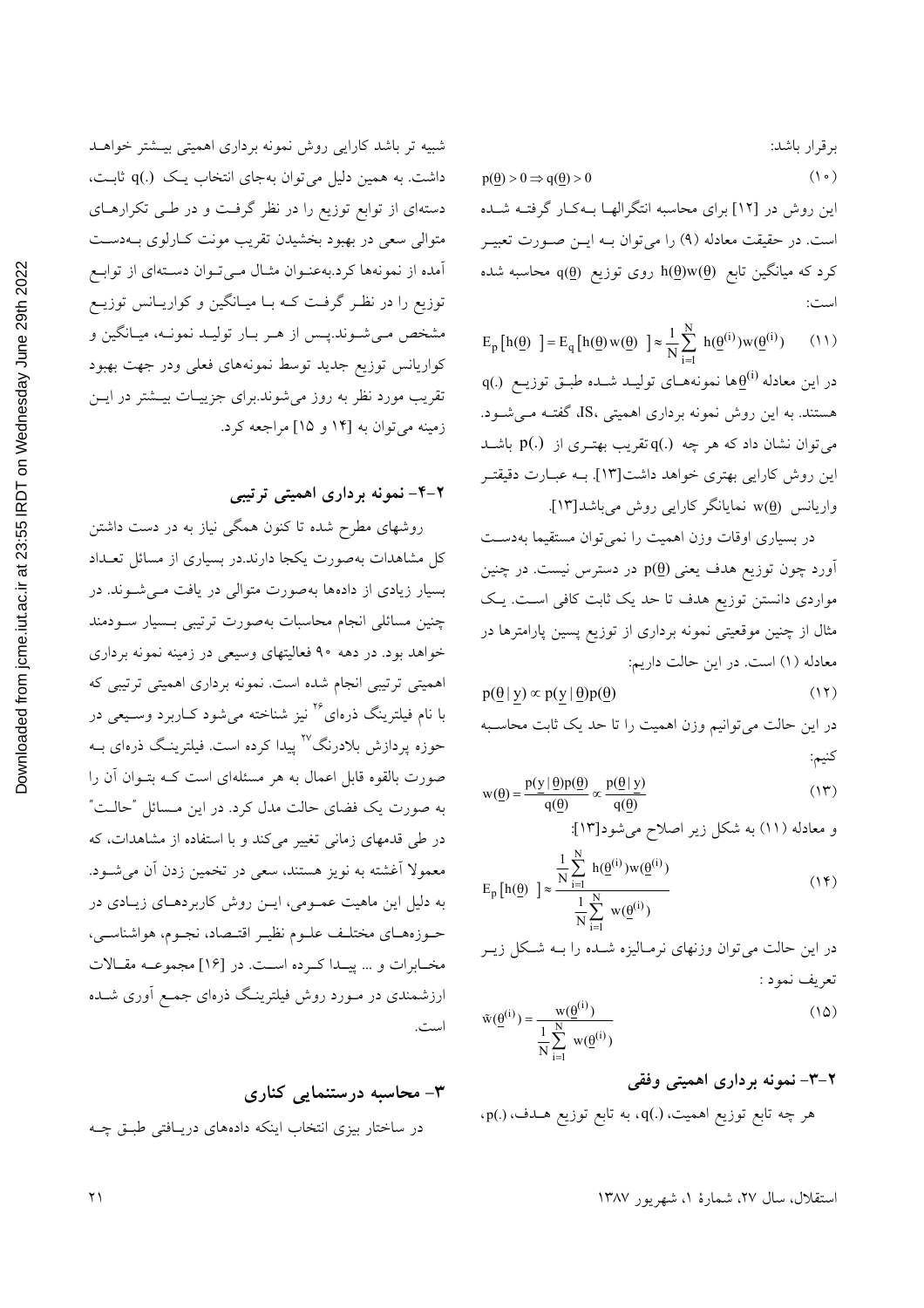مدلی تولید شــدهانــد بــر مبنــای احتمــال پــسین مــدل صــورت میگیرد. اگــر مــدل مــورد نظــر را M بنــامیم ایــن اطلاعــات در قرار دارد که  $\underline{y}$  بردار مشاهدات یا دادههـای دریــافتی  $p(M \, | \, \underline{y})$ است. به عنوان مثال اگر انتخاب بین دو مدل $\mathrm{M}_0$ و  $\mathrm{M}_1$ مورد نظـر باشد میتوان نسبت توزیعهـای پــسین^PO،' را مـورد بررســی قرار داد :

$$
PO = \frac{p(M_1 | y)}{p(M_0 | y)} = \frac{p(y | M_1)p(M_1)}{p(y | M_0)p(M_0)}
$$
(19)

نسبت <mark>(<sub>0</sub>)</mark><br>0  $p(y \mid M_1)$ را اصطلاحا ضریب بیـز<sup>۲۹</sup> نیـز مـیگوینـد کـه  $\frac{\text{p}(\text{y} \, | \, \text{M}_1)}{\text{p}(\text{y} \, | \, \text{M}_0)}$ رابطه بسیار نزدیکی با روابط مربوط به آزمون فرضیه ٔ دارد. در أزمون فرضيه دو فـرض  $\rm H_{0}$  و  $\rm H_{1}$  در نظـر گرفتـه مـىشـود و  $\frac{11}{\text{o}}$  نسبت درستنمایی با یک آستانه مقایسه مـیشــود. در  $\frac{\text{p}(\text{y} \, | \, \text{H}_1)}{\text{p}(\text{y} \, | \, \text{H}_0)}$ عمل هر كدام از فرضها يــا مــدلها احتمــالا حــاوى پارامترهــاى  $\vdots$ نامعلومی هستند که اگر آن $\theta$  بنامیم می $\ddot{\theta}$ وشت:  $p(y | H_i) = \int p(y | \underline{\theta}, H_i) p(\underline{\theta} | H_i) d\underline{\theta}$  (1V)

که به این مقدار درستنمایی کناری دادههای دریافتی تحت فرض i گفته می شود.

فرض کنیم دادههای دریافتی از مــدل  $\rm{H_{i}}$  تبعیــت کننــد. اگــر برای سادگی از نوشتن $\mathrm{H_{i}}$  در معادلات صرف نظر کنیم میتوان .<br>نوشت :

$$
p(\underline{\theta} \mid \underline{y}) = \frac{p(\underline{y} \mid \underline{\theta})p(\underline{\theta})}{\int p(\underline{y} \mid \underline{\theta})p(\underline{\theta})d\underline{\theta}} = \frac{\text{Likelihood} \times \text{Prior}}{\text{marginal Likelihood}} \tag{1A}
$$

فقط در بعضی موارد خاص که شکل تابع درستنمایی نمایی بوده و توزیع پیشین نیز هــم خــانواده``` باشــد مــیتــوان مقــدار درستنمایی کناری را، که آن را m میiامیم، بـهصـورت تحلیلـی محاسبه کرد. برای بقیهٔ حالتها باید بــه دنبــال روشــهای مناســب عددی بود. بعضی روشها در [۱۷ و ۱۸] مرور شده اند.از جملـه آنها میتوان به روش لاپلاس [۱۹]، روشهای مبتنی بـر MCMC [۲۰] و [۲۱]، روشهای مبتنـی بـر نمونــه بـرداری اهمیتــی و … اشاره کرد.در اینجا مروری بر روشهای مبتنی بر نمونـه بـرداری اهمیتی میکنیم که در الگوریتمهای پیشنهادی از آن استفاده شده است.

$$
\text{IS}_{\mathcal{F}} \text{ ...}
$$

بر مبنای روشIS نمونهها از یک تابع توزیع اهمیت تولیـد میشوند و بر اساس انها انتگرال (۱۷) محاسبه میشود.برحسب اینکه تابع توزیع اهمیت چگونه انتخاب شود روشهای مختلفـی پیشنهاد شده است.

#### **D'E FC ") - ("( 1, -"9 8(" 171B**

درستنمایی کناری را میتوان با میانگین گیـری از مقـدار درستنمایی روی توزیـع پیــشین بــهدســت آورد[۲۲]. مــیتــوان نو شت:

$$
m = E_p \left[ p(\underline{y} | \underline{\theta}) \right] \approx \frac{1}{N} \sum_{i=1}^{N} p(\underline{y} | \underline{\theta}^{(i)}) = m_{prior}
$$
 (14)

که  $\underline{\theta}^{(i)}$  که  $\underline{\theta}^{(i)}$  ما نمونههای تولید شده از توزیـع پیـــشین هـــستند. ایــن روش خیلی کارامد نیست چون نمونههای توزیع پیشین ممکــن است در ناحیــهای باشــند کــه درســتنمایی مقــدار کمــی دارد و بنابراین باید تعداد زیادی نمونه استفاده شود.

## **DGE FC ") - ("( 1B1B B7 -C 8 F") C** کارایی را میتوان با انتخاب توابع اهمیـت دیگـر بهبـود داد. اگر از توزیع  $\mathrm{q}(\.)$  برای تولیــد  $\underline{\theta}^{(\mathrm{i})}$ هــا اســتفاده کنــیم مــیتــوان نوشت [١٣]:

$$
m = \frac{\sum_{i=1}^{N} w^{(i)} p(\underline{y} | \underline{\theta}^{(i)})}{\sum_{i=1}^{N} w^{(i)}}
$$
, 
$$
w^{(i)} = \frac{p(\underline{\theta}^{(i)})}{q(\underline{\theta}^{(i)})}
$$
 (7 •)

به دلیل اینکه تمام اطلاعاتی که در مـورد  $\theta$  موجـود اسـت در نهفته است، به نظر منطقی می رسد که در صورت امکان p(0 y) از توزیـــع پـــسین بـــرای تولیـــد نمونـــه اســـتفاده شـــود یعنـــی وليد نمونه از توزيع پسين ميتوانـد بـا نمونـه ( $\mathbf{q}(\underline{\theta}) = \mathbf{p}(\underline{\theta} \,|\, \mathbf{y})$ برداری MCMC و یا سایر روشها صورت بگیرد.

در مسائلی که توزیـع پـسین و نمونـههـای آن در دسـترس نیست می توان نمونههای وزن داری بـر مبنـای یـک تقریـب از توزیع پسین بهدست اورد. بهعنوان مثــال فــرض کنیــد بــهجــای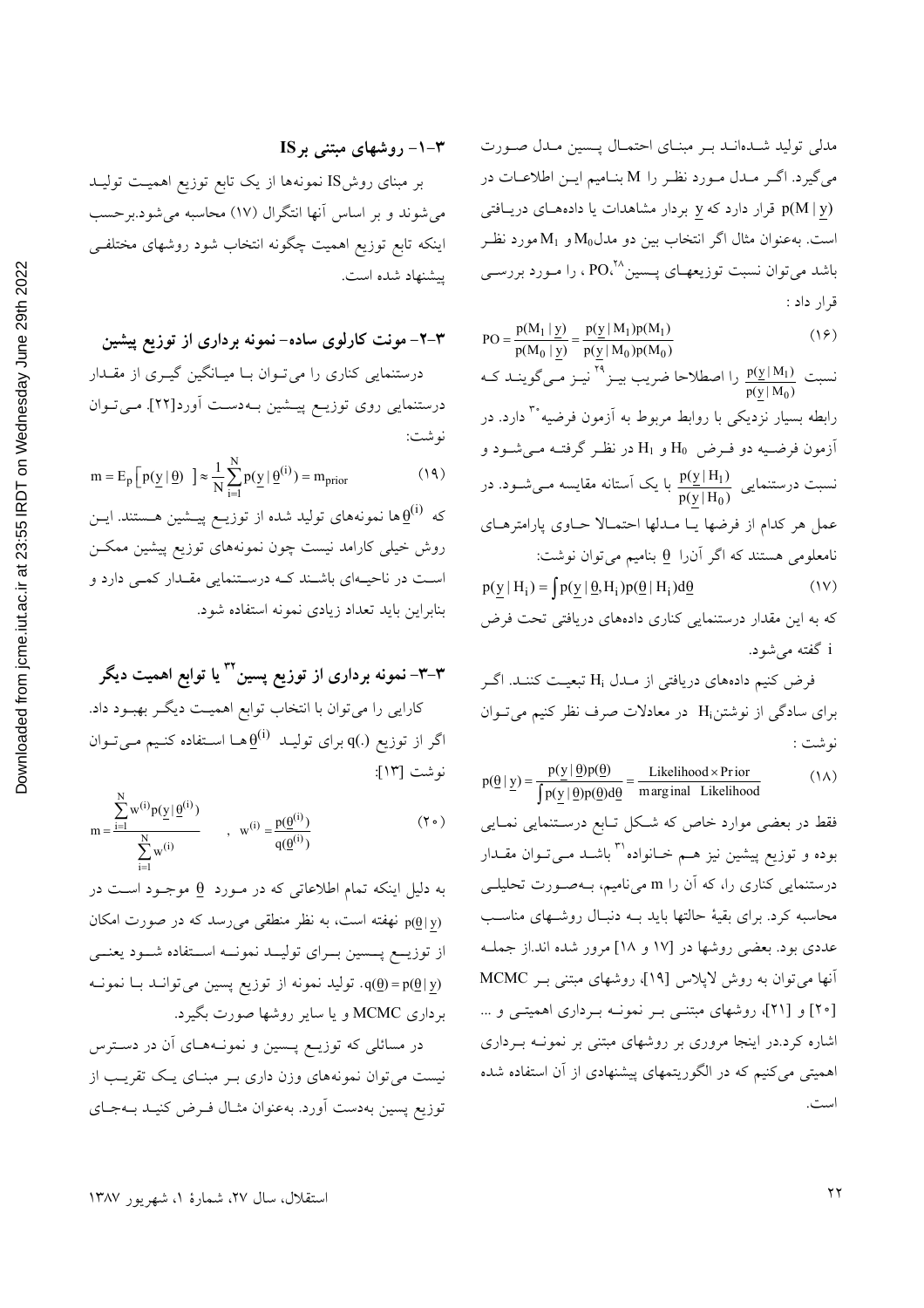نمونههای  $p(\underline{\theta}|y)$  نمونههایی از  $q(\underline{\theta})$  در دسترس هستند. اگـر وزنهاى اين نمونهها را طبق معادله

$$
w^{(i)} = \frac{p(y | \underline{\theta}^{(i)}) p(\underline{\theta}^{(i)})}{q(\underline{\theta}^{(i)})} \propto \frac{p(\underline{\theta}^{(i)} | y)}{q(\underline{\theta}^{(i)})}
$$
(1)

تعریف کنیم می توان نشان داد که میـانگین وزنهـا (کـه در ایـن حالت وزنهای نرمالیزه نـشده هـستند) در ∞→ N بـه سـمت m میــل مــیکننــد و بنــابراین  $\frac{1}{N}\sum\limits_{i=1}^{N}w^{(i)}$  تخمینـــی از m اســت [١٣ و ٢٣].

### ۴– آشکار ساز ذرهای

بهطور کلی از روشهای مونت کارلو به دو صورت می توان در آشکار سازی استفاده کرد:

- الــف- تخمـــين پارامترهـــاي مجهــول و اســـتفاده در نـــ درستنمایی (مشابه با GLRT)
- ب- تخمین نسبت درستنمایی بـا اسـتفاده از تقریـب مقـادیر درستنمایی کنـاری و تقـسیم آنهـا بـر یکـدیگر (مـشابه بـا  $(AALR)$

به آشکار سازی که از روشهای فوق استفاده مبی کنـد اصطلاحاً آشکار ساز ذرهای گفته و آنها را به ترتیب PD1 و PD2 مسی نامیم. اگر بردارمشاهدات را با y وبردار پارامترهای مجهول را با e نشان دهیم مـی تـوان بـا تولیـد MMSE نمونه از تابع توزیع پسین،  $p(\underline{\theta}|y)$ ، بــه تخمــین پارامتر اقدام کرد. لازم به ذکر است کـه در اغلـب مـوارد تولید نمونه از تابع توزیع پسین کار مشکلی است بنـابراین مےتوان از روش نمونـه بـرداری اهمیتـی بـرای تولیـد نمونههای وزن دار استفاده کرد. حتمی در ایس حالت نیز محاسبه وزنهای اهمیت به دلیـل وابـستگی آنهـا بـه (p(y مشکل است امـا خوشـبختانه بـا توجـه بـه معـادلات (١٣) و(١٥) دانستن توزيع پسين تا حد يک ثابت كفايت مي كند. مراحل آشکار سازی ذرهای را می توان به شکل زیـر بیـان کر د:

تحت هر یک از فرضیەهای H<sub>0</sub> U<sub>0</sub>  
\nالف– نمونەلای سد.ا=1...N  
\nالف– نمونەلای میتیب.  
\nQ مجود است تولید میکنیم.  
\nQ (0. ) مجود است تولید میکنیم.  
\nQ (1) ماحاسیه نمونەمای را(1<sup>1</sup>)<sub>i=1....N</sub>  
\n= 1,2,... 
$$
\tilde{w}^{(i)}
$$
 i = 1,2,...  $\tilde{w}^{(i)}$  i = 1,2,...  
\n(10) ماحاسیه کرده و مجموعه نمونههای وزن دار  
\n(11) ماحاسیه کرده و مجموعه نمونههای وزن دار  
\n10 (10) ماحاسیه کرده و با نیز نام دارند).  
\n5- مطابق با معادطه (1) 4 (1) 4  
\n5- مطابق با معادطه و 1.1 نرض معلوم بودن پارامترها مقدار  
\n10- معدوده و با فرض یانکه محروده غیر صفر (.) 4 معدوده  
\n21- مطابو  
\n22- مغیر صفر (1) 4 ( در بیر بگیرد می توان نشان داد که با  
\n32- محر (1) 1 - 1 ( در بیر بگیرد می تولان نشان داد که با  
\n33- محر (1) - 1 ( در بیر بگیرد می تولان نشان داد که با  
\n34- مطابسی تخصیٔ تخمین کرده و آن را با سطح آستانه  
\n10- ملام ماحاببه نشت نمستیهی کرده و آن را با سطح آستانه  
\n10- ماحابم مکندا 11]. با  
\n31- مطابم ملاسیه یکنیم.  
\n11- میکنیم.

۴–۲– الگوريتم PD2

۴–۱– الگوریتم PD1

تحت هر یک از فرضیههای 40 و 41  
الف – نمونههای ۱<sub>11=1...N</sub>  
\nاف – نمونههای موجود است تولید میکنیم.  
\n9 موجود است تولید میکنیم.  
\n– بافرض اینکه نمونههای ۱<sub>11-1</sub>...N  
\nتیدماند، وزنهای نرمالیزه نشده ...  
\n
$$
w^{(i)} \quad i = 1, 2, \ldots
$$
\n
$$
w^{(i)} \quad i = 1, 2, \ldots
$$
\n
$$
w^{(i)} \quad i = 1, 2, \ldots
$$
\n
$$
w^{(i)} \quad i = 1, 2, \ldots
$$
\n
$$
w^{(i)} \quad i = 1, 2, \ldots
$$
\n
$$
w^{(i)} \quad i = 1, 2, \ldots
$$
\n
$$
w^{(i)} \quad i = 1, 2, \ldots
$$
\n
$$
w^{(i)} \quad i = 1, 2, \ldots
$$
\n
$$
w^{(i)} \quad i = 1, 2, \ldots
$$
\n
$$
w^{(i)} \quad i = 1, 2, \ldots
$$
\n
$$
w^{(i)} \quad i = 1, 2, \ldots
$$
\n
$$
w^{(i)} \quad i = 1, 2, \ldots
$$
\n
$$
w^{(i)} \quad i = 1, 2, \ldots
$$
\n
$$
w^{(i)} \quad i = 1, 2, \ldots
$$
\n
$$
w^{(i)} \quad i = 1, 2, \ldots
$$
\n
$$
w^{(i)} \quad i = 1, 2, \ldots
$$
\n
$$
w^{(i)} \quad i = 1, 2, \ldots
$$
\n
$$
w^{(i)} \quad i = 1, 2, \ldots
$$
\n
$$
w^{(i)} \quad i = 1, 2, \ldots
$$
\n
$$
w^{(i)} \quad i = 1, 2, \ldots
$$
\n
$$
w^{(i)} \quad i = 1, 2, \ldots
$$
\n
$$
w^{(i)} \quad i = 1, 2, \ldots
$$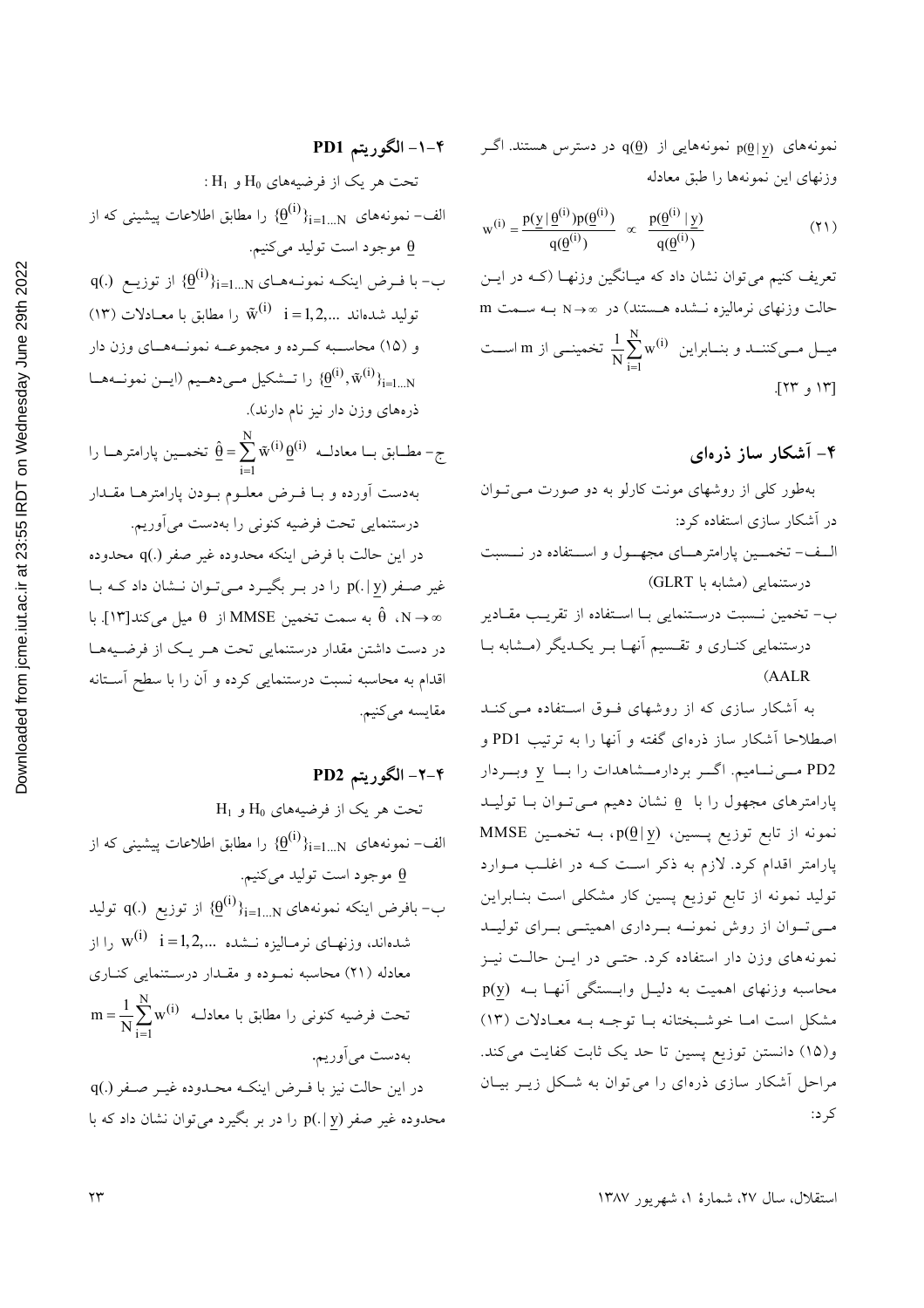(.)q، را طی قدمهای متوالی تغییر داد. البته باید توجه داشت که همه توابع توزیع اهمیت میبایست شرط همگرایــی را بــر اورده کنند. یک راه برای این کار، اضافه کردن یـک مرحلـه دیگـر بـه الگوریتمها به شرح زیر است:

با استفاده از نمونــههــای  $\overline{\theta}$  ، { $\underline{\theta}^{(i)}\}_{i=1...N}$  و  $\overline{\theta}$  را مطابق معادلات زیر محاسبه میکنیم:

$$
\overline{\theta} = \sum_{i=1}^{N} \tilde{w}^{(i)} \underline{\theta}^{(i)}
$$
  
\n
$$
cov(\theta) = \sum_{i=1}^{N} \tilde{w}^{(i)} (\theta^{(i)} - \overline{\theta}) (\theta^{(i)} - \overline{\theta})^H
$$
\n(11)

و از تابع  $\overline{\theta}, \operatorname{cov}(\widehat{\theta})$  به عنوان  $q(.)$  استفاده کرده ومجددا بــه مرحله ۲ مىرويم.

#### ۵– نتایج شبیه سازی

در شبیه سازیهای این بخش بـا در نظـر گـرفتن مـدل کلـی مسائل آشکارسازی راداری، فرض میکنیم کـه هــدف انتخــاب یکی از فرضیههای زیر است:

$$
H_1: \underline{y} = \alpha \underline{s} + \underline{n}
$$
  
\n
$$
H_0: \underline{y} = \underline{n}
$$
 (YY)

بردار y شـامل p پــالس بازگــشتى از هــدف بــه صــورت بردار  $\underline{\textbf{n}}$  شامل نمونههـای کلاتـر در هـر  $\textbf{y} = (y_1 - ... - y_n)^T$ یک از پالسهای دریافتی و α دامنه سـیگنال بازگـشتی از هــدف است. <u>s</u> نيز مطابق معادله زير تعريف مي شود:

$$
\underline{\mathbf{s}} = [1 \quad \mathbf{e}^{\mathbf{i}\Omega} \quad \dots \quad \mathbf{e}^{\mathbf{j}(p-1)\Omega}]^T
$$
 (15)

که در آن Ω شیفت فرکانسی داپلر نرمالیزه شده هدف است. در حالت كلي، كليه متغيرها مي توانند مختلط باشند.

$$
\frac{\underline{y}^{H}\underline{y}}{\underline{y}^{H}(pI_{p\times p}-\underline{SS}^{H})\underline{y}}\underset{H_{0}}{\overset{H_{1}}{\geq}}\eta
$$
\n
$$
(7\Delta)
$$

که p تعداد پالسهای برگشتی از هـدف و  $\rm I_{p\times p}$  مـاتریس یک است و بنابراین میتوان نتایج حاصل را بـا آن مقایـسه کـرد. در  $\underline{\theta}$ این مسئله پارامترهای نامعلوم در فرض  $\mathrm{H}_{1}$  برابر  $\overline{\mathrm{H}}_{2}$ و در فرض  $\rm H_0$  برابر  $\rm \theta = \sigma^2$  است که  $\rm \sigma^2$  واریانس نویز سـفید اســت. در ايــن حالــت نــسبت ســيگنال بــه نــويز از معادلــه به دست می آیــد. در روش  $\alpha$  ، PD1 و  $SNR = \frac{|\alpha|^2 s^H s}{2}$ تخمین زده و با مقایسه نسبت درستنمایی با یـک سـطح آسـتانه مطــابق رابطــه  $\frac{H_1}{\pi} \times \frac{f(y | \hat{\alpha}, \hat{\sigma}_1^2, H_1)}{f(y | \hat{\sigma}_0^2, H_0)} > \frac{H_1}{H_0}$ بــه اَشـــکار ســـازی اقـــدام می کنیم. در طراحی آشکارساز ذرهای به منظور تولید نمونههـای از توزیع پیشین یکنواخت در بازه  $[0,2\pi]$  برای تولید زاویــه ، $\alpha$ واز توزیع پیــشین یکنواخــت در بــازه [ $\alpha \mid_{\max}$ ] بــرای تولیــد دامنه استفاده میکنیم.  $\alpha\,|_{\max} \,$  را میتوان با توجه به بزرگتـرین هدف ممکن انتخاب کـرد. بـرای تولیـد نمونـههـای  $\sigma^2$  نیـز از توزیع یکنواخت در یک بازه معقـول اسـتفاده مـیکنـیم. چنـین بازهای را میتوان مثلاً با توجه به سلولهای مجاور سلول تحت آزمون تعیین کرد. شکل (۱) مقایسه دو روش PD1 و GLRT که از شبیه سازی ۱۰۰۰۰ داده مستقل بـهدسـت آمـده اسـت را نشان می دهد.یارامترهای شبیه سازی عبارتاند از:

p=20,  $\Omega$  =1 rad/s,  $\sigma^2$  =2, SNR=10 dB, N =200,  $|\alpha|_{max}$ =5

که p تعدادپالسهای کوهرنت دریافتی و N تعداد نمونههای تولیـد شده در ساختار آشکارساز است. در سـاختار آشکارسـازهای PD  $[\cdot\ , \theta]$ برای تولید نمونههای  $\sigma^2$  ازتوزیـع یکنواخـت در بازه [۶,  $\cdot$ ] استفاده شـده اسـت. همـانگونــه كــه مــشاهده مــى شــود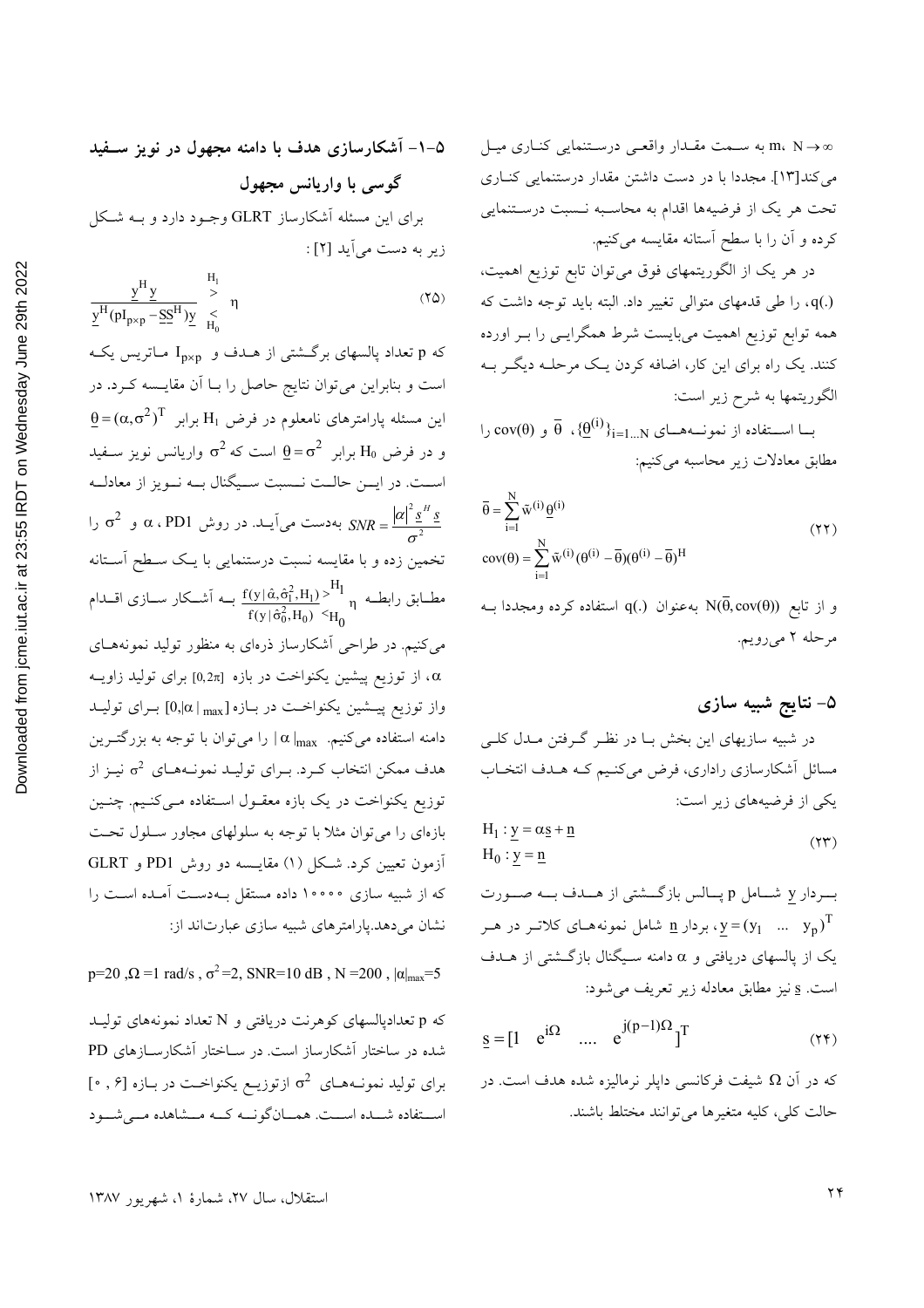

عملکـرد دو روش در ايــن حالــت تقريبــا يکــسان اســت. در شکل (۲) نتیجه مقایسه روش PD2 با GLRT نــشان داده شــده است که در این حالت نیز نتایج مشابه است.مقادیر شبیه ســازی مشابه قسمت قبل است. لازم به ذکر است مقدار 2= $\sigma^2$  فقـط در شبیه سازی فرض شده است و هیچ یک از آشکارســازها دارای اطلاعات قبلي در اين مورد نيستند.

برای اینکه مقاوم بودن الگوریتم نسبت بـه تغییـر پارامترهـا را  $\sigma^2$  بررسی کنیم، شبیه سازیهای فوق را برای چند مقدار متفـاوت  $\sigma^2$ و @ انجام میدهیم. شکلهای (۳) و (۴) به تر تیب نــشان دهنــده  $\sigma^2$  عملكرد الگوريتمهايPD1 و PD2 براي سـه مقـدار مختلـف هستند. بقیه پارامترهای شبیه سازی مشابه قبل است. لازم به ذکـر است كه در اين شكلها SNR ثابت و برابـر dB 10 فـرض شـده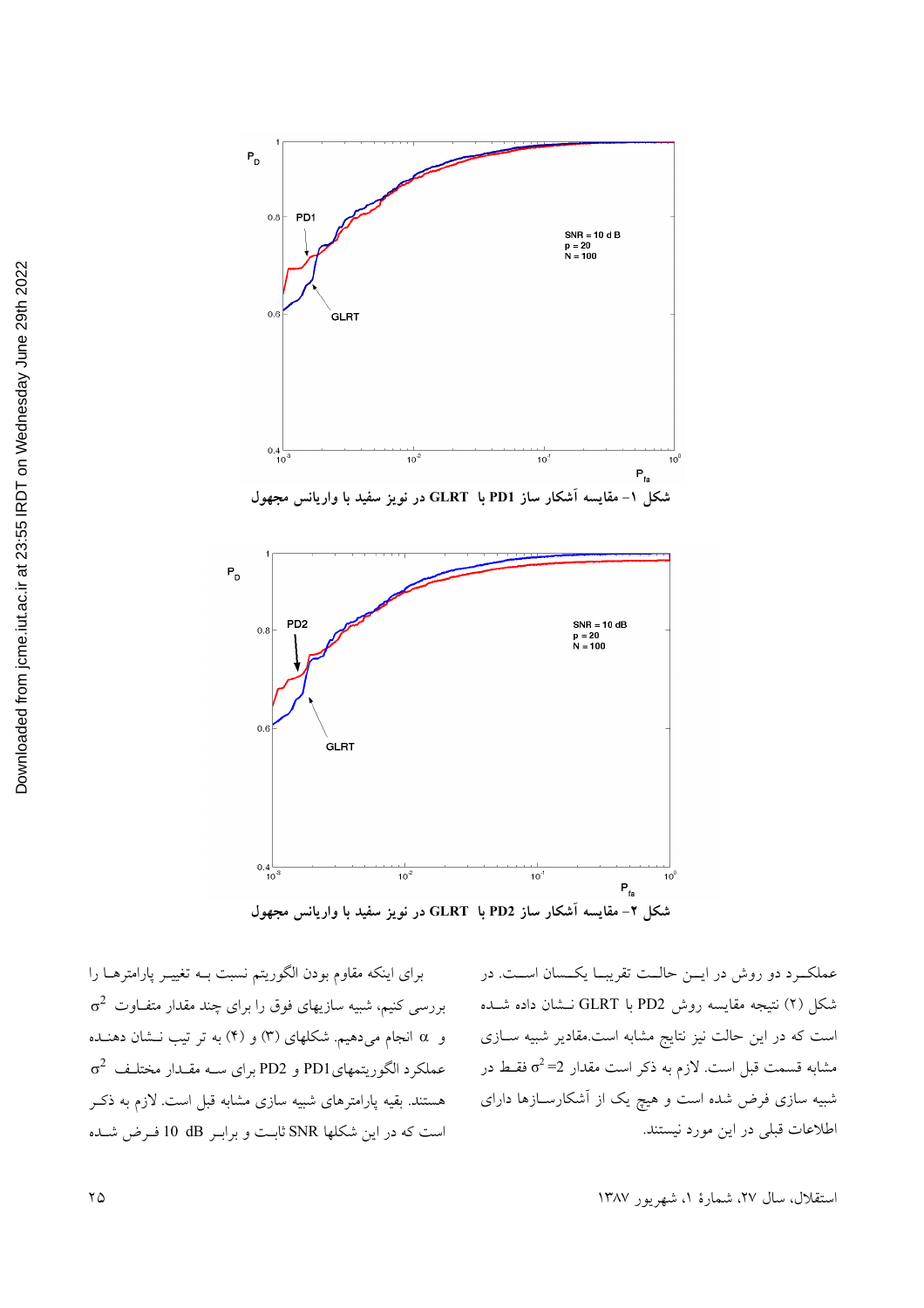

شکل۴– مقاوم بودن آشکار ساز PD2 نسبت به تغییر پارامترها

است. بدین منظور، با تغییر  $\alpha$  ،  $\sigma^2$  ) است. بدین منظور، با تغییر  $\alpha$ SNR ثابت بماند.

با توجه به اینکـه تعـداد یالـسهای دریـافتی در عملکـرد روش تخمین موثر است مسئله فوق را برای ۵ پالس دریافتی در نظر می گیـریم. همـانگونــه کــه در شـکل (۵) مـشاهده می شود کارایی این روشها و بهویژه روش PD2 در مقایسه با

GLRT بهبود محسوسی دارد. دلیل افت عملکرد GLRT این است که در تعدادکم مشاهدات، تخمین پـارامترهـا از روش N=100 تخمین مناسبی نخواهد بود. در این شبیه سازی N=100 و مقادير بقيه يارامترهـاي شـبيه سـازي مـشابه قـسمت قبـل است.

مسائل فوق را با فرض اينكه دامنـه هــدف نيـز مطـابق بـا يـك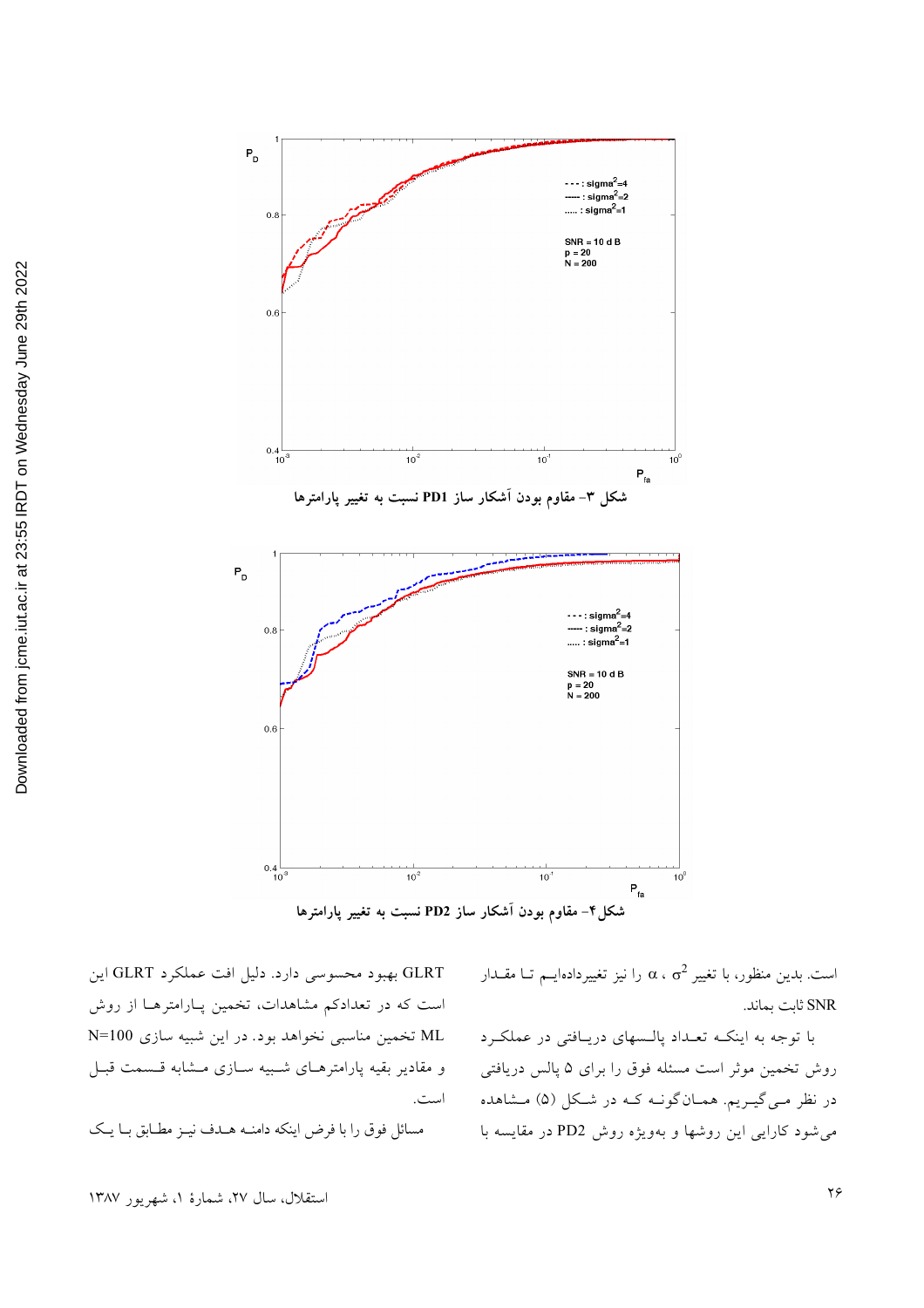

شکل ۵– مقایسه آشکار ساز PD1 و PD2 با GLRT در نویز سفید با واریانس مجهول در تعداد پالس کم

توزیع پیشین واقعی (مدلهای سـورلینگ) تغییـر مـی کنـد مـی تـوان بررسی کرد. به این منظـور فـرض مـیکنـیم a طبـق یـک توزیـع گوسی مختلط با میانگین صفر و واریانس 4= $\sigma_{\rm T}^2 = \sigma_{\rm T}^2$  تولید شود (مدل سورلینگ I). برای اعمال روش تحلیلی می توان ترکیبی از روشـهای GLRT و ALR را به كار گرفت. در حقيقت در فرض H<sub>1</sub> ابتـدا بـا فرض معلوم بودن  $\alpha$  تخمین ML از  $\sigma^2$  را بهدسـت مـی اَوریــم و  $\hat{f}(y|H_1) = \int f(y|\alpha, \hat{\sigma}_{ML}^2, H_1) \ CN(\alpha; 0, \sigma_T^2) d\alpha$  ســـــــــپس را  $\hat{f}(y|H_0) = f(y|\hat{\sigma}_{ML}^2, H_0)$  محاسبه می کنیم. در فــرض H<sub>0</sub> نیــز بهدست آورده و نسبت درستنمایی را بـا یـک سـطح آسـتانه مقایسه میکنیم. محاسبه  $\hat{f}(y|H_1)$  منجـر بــه محاسـبه یـک انتگرال پیچیـده دو بعـدی مـی شـود کـه مـی تـوان آن را بـا روشهای عددی حل کرد. به دلیـل اینکـه حـل تحلیلـی ایـن مسئله در دست نیست، در اینجا نیـز نتـایج را بـا GLRT مقایسه می کنیم. انتظار می رود به دلیل استفاده از اطلاعات پیـشین در مــورد توزیــع α روشــهای PD عملکــرد بهتــری داشته باشند. شکل (۶) این حـدس را تائیـد مـی کنـد. سـایر یارامتر هـــای طراحــــی آشکارســـاز ذرهای و یارامتر هــــای شبیهسازی مشابه شکل (۵) است.

۵–۲– اَشکارسازی هدف با دامنه مجهــول در نــویز AR گوسی با پارامترهای مجهول

در کاربردهای راداری در بسیاری از موارد نمی توان کلاتر را بهصورت گوسی سفید مدل کرد. به عبارت دیگر اندازهگیریهای واقعی نشان دهنده عدم تطابق با مدل سفید گوسی است. بـرای به دست آوردن مدل مناسب كلاتر تحقيقــات گــستر دهاي انجــام شده و مدلهای مختلفی نیز پیشنهاد شده است.از جمله مهمترین این مدلها، مدل AR گوسی است [۲۴–۲۷]. در این مسئله به دار تداخل مربوط بــه كلاتــر ( <u>n</u>) بــهصــورت زيــر در نظــر گرفتــه مي شو د:

| $\underline{n} = (n_1 \dots n_p)^T$     |      |
|-----------------------------------------|------|
|                                         | (79) |
| $n_k = \sum a_j n_{k-j} + w_k$<br>$i=1$ |      |

که $\sigma_{\rm w}$  گوسی مختلط با میانگین صـفر و واریــانس  $\sigma_{\rm w}$  بــوده و ف بن a=[a<sub>1</sub> a<sub>2</sub> ... a<sub>M</sub>] ضـرايب فراينــد AR اسـت. در ايــن مسئله  $\theta\!=\!(\underline{a},\sigma_{\rm w}^2)$  نشان دهنده بردار پارامترهای کلاتـر اسـت. آشکار ساز GLRT برای این مسئله در [۲۸] بـهدسـت آمـده و ARGLR نامگذاری شده است.<sup>(۱)</sup> لازم به یاد آوری است که در

استقلال، سال ٢٧، شمارهٔ ١، شهریور ١٣٨٧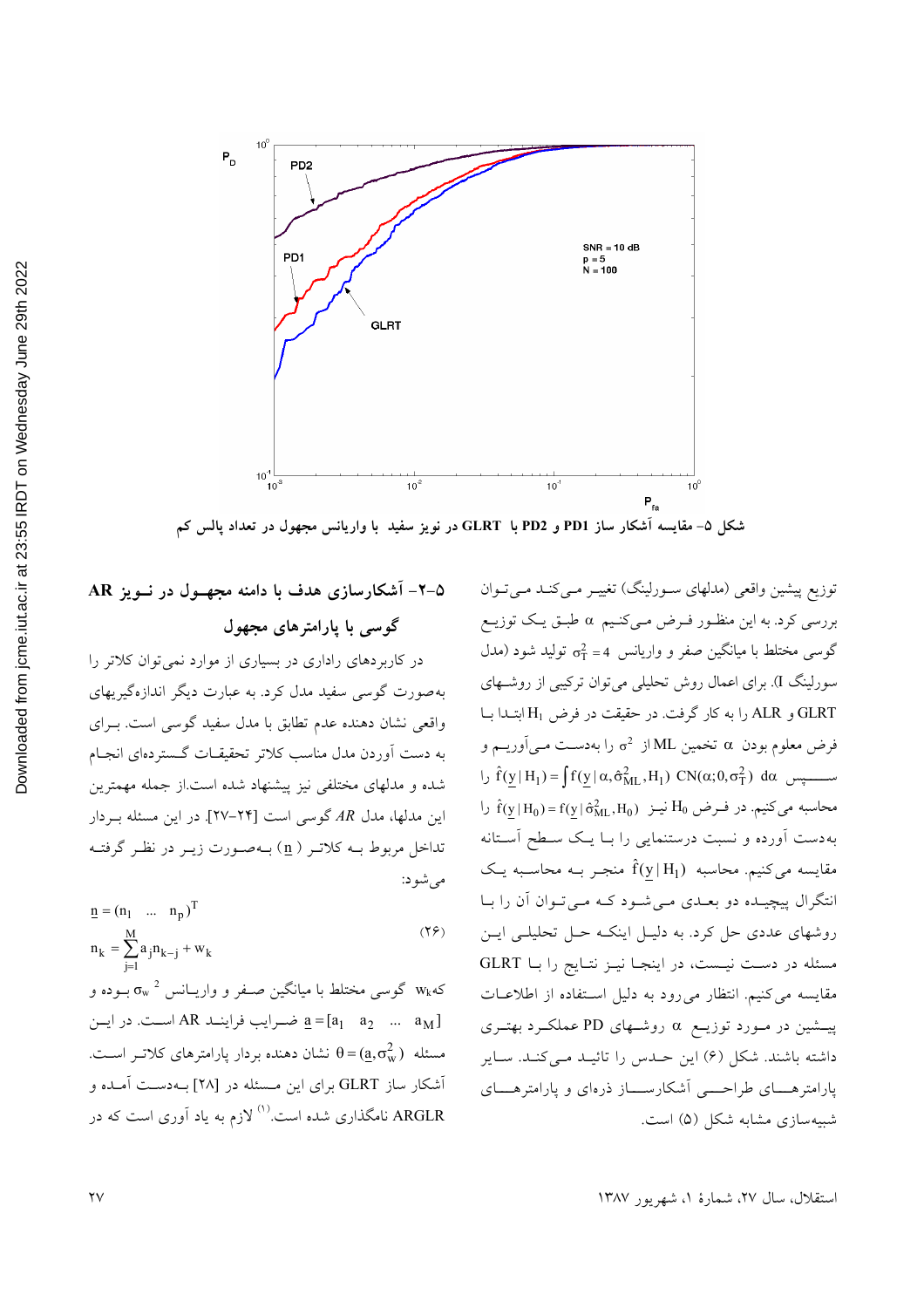

شکل ۶– مقایسه آشکار سازهای PD با GLRT در نویز سفید با واریانس مجهول و هدف سورلینگ ۱

صورت در نظر گرفتن مـدل AR بـرای کلاتـر در [۲۸ و ۲۹] بهبود قابل توجه کارایی روش ARGLR بر روشهای دیگر نظیـر آشکار ســاز کلــي ٣ [٣٠] و آشکارســاز IBDA '''، [٢٢ و ٣١] نشان داده شده است و بنابراین در ادامه تنها به مقایسه نتـایج بـا ARGLR خواهیم پرداخت. شکلهای (۷) و (۸) نتـایج مقایـسه ROC به دست آمده از روشPD و GLRT کـه از شـبیه ســازی ۱۰۰۰۰ داده مستقل بهدست آمـده اسـت را نـشان مـىدهـد. یارامتر های شبیه سازی عبارتاند از:

و N=500 و  $\frac{a}{2}$  -0.25 +j0.25 -0.3] و N=500 و 90=N SNR=10dB و  $|\alpha|_{max} = 5$  و Doppler =1 rad/s

مقدار SNR طبق [۲۸] بــه صــورت  $\frac{S^H R_N^{-1} S}{N} \propto |\alpha|^2 \frac{S^H R_N^{-1} S}{N}$ می شود. بدین ترتیب برای رسیدن به SNR مطلوب با استفاده از واقعی مقدار  $|\alpha\,|$  را در شبیه سازی تنظیم میکنیم.  $R_{\rm N}$ 

همانگونه که دیده میشود نتایج بسیار به هم نزدیکانــد. در ساختار آشکارسـاز ذرهای بــرای تولیــد نمونــههــای <u>a</u> از توزیــع یکنواخت داخل دایره واحد (به منظور پایداری) و بـرای تولیـد نمونههای  $_{\rm w}$  ازتوزیع یکنواخـت در بـازه [0٫6] اسـتفاده شــده است. تولید نمونههای دامنه نیـز بـا توجـه بـه  $\alpha \mid_{\max}$  و طبـق روشی که قبلا گفته شد انجام می گیرد.

نتایج تحقیقات نشان میدهد که در این حالت نیز مشابه با حالت نويز سفيد، با تغيير مقــادير  $\sigma_{\rm w}^2$  , ه عملكــرد الگــوريتم نسبت به ARGLR ثابت میٍ ماند [۳۲]. به عبارت دیگرالگوریتم نسبت به تغییر پارامترها مقاوم است.

یکی از روشهای طراحی آشکارساز طراحی بر اساس بدترين حالت هدف، يعني كوچكترين هـدف ممكـن اسـت.در این حالت می توان دامنه هدف یعنی |۵| را معلوم و متنــاظر بــا کوچکترین هدف ممکن در نظر گرفت.به این ترتیب چــون در شرایط واقعبی مقـدار ۱۵۱ بزرگتـر اسـت مـی تـوان از کـاراَیی أشكارساز اطمينان داشت. اگـر فـرض كنـيم |a| معلـوم اسـت اعمال روش GLRT به راحتی امکانپـذیر نیـست زیـرا تخمـین MLبقیه یارامترها در دست نیست ولـی در روش آشکارسـازی ذرهای از این اطلاعات مے توان استفاده کرد. در حقیقت در آشکارساز ذرهای برای تولید مقادیر α در این مسئله فقط کـافی است نمونههای فاز آن را تولیـد کنـیم. بـدین ترتیـب مـیتـوان اَشکار ساز بهینه محلی°<sup>۳</sup> را بهدست اَورد. هر چند اَشـکار ســاز بهينه محلي معمولاً با شرط  $\alpha \mid 0 \rightarrow \infty$  تعريف مي شـود ولـي در این مسئله نیز چون آشکارسـاز بـرای کـوچکترین هـدف بهینـه می شود آن را بهینه محلی می نامیم. انتظار مـی رود کـه در نتیجـه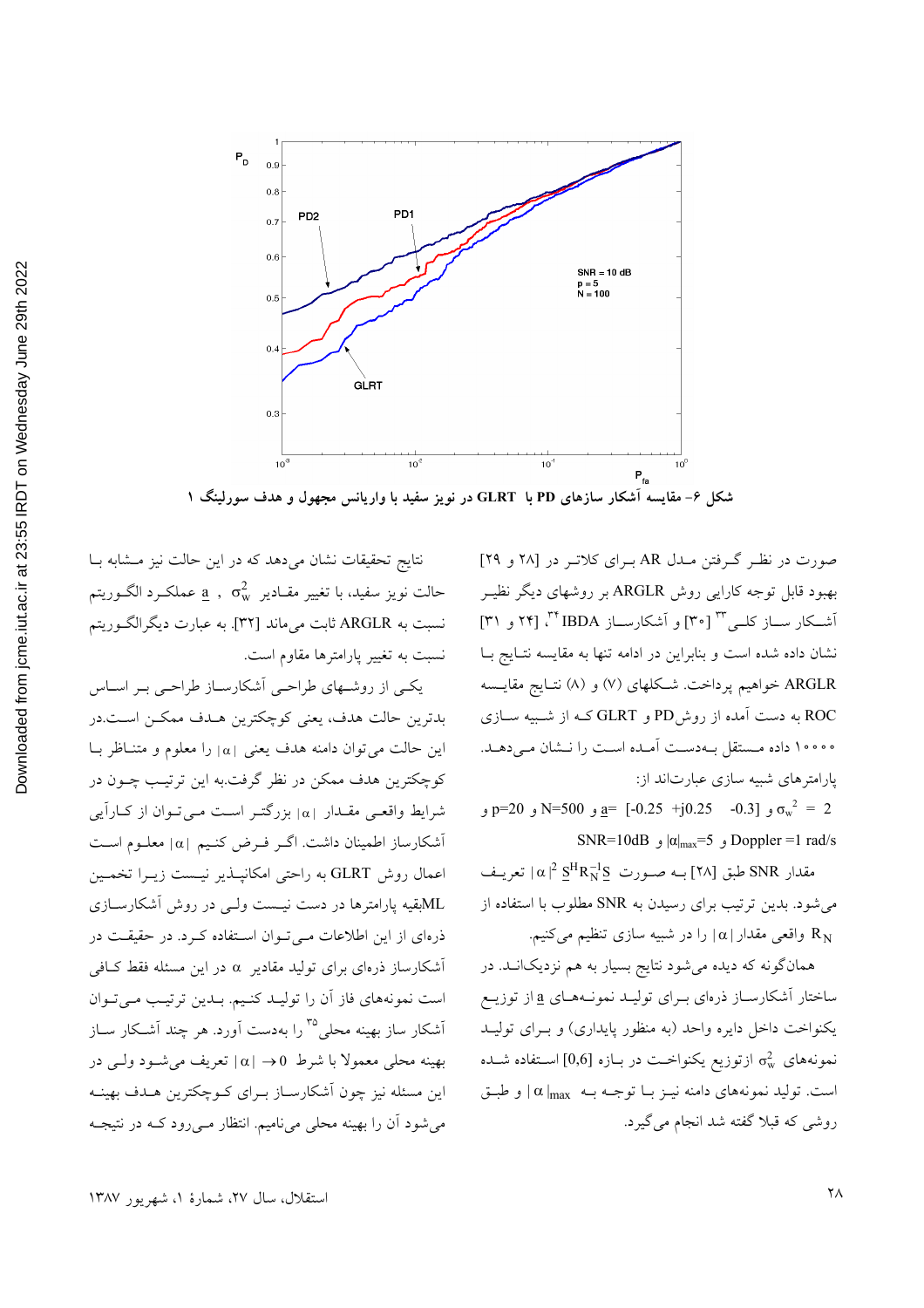

شکل ۸– مقایسه اشکار ساز PD2 با GLRT در نویز گوسی رنگی با کواریانس مجهول

استفاده از اطلاعات اضافی، PD بــه نتیجــه بهتــری منجــر شــود. شکل (۹) این حدس را تایید میکند. مقادیر شبیه سازی مـشابه حالت قبل است. برای تولید زاویه  $\alpha$  از توزیع پیشین یکنواخت در بازه (0,2π استفاده شده است.

استقلال، سال ۲۷، شمارهٔ ۱، شهریور ۱۳۸۷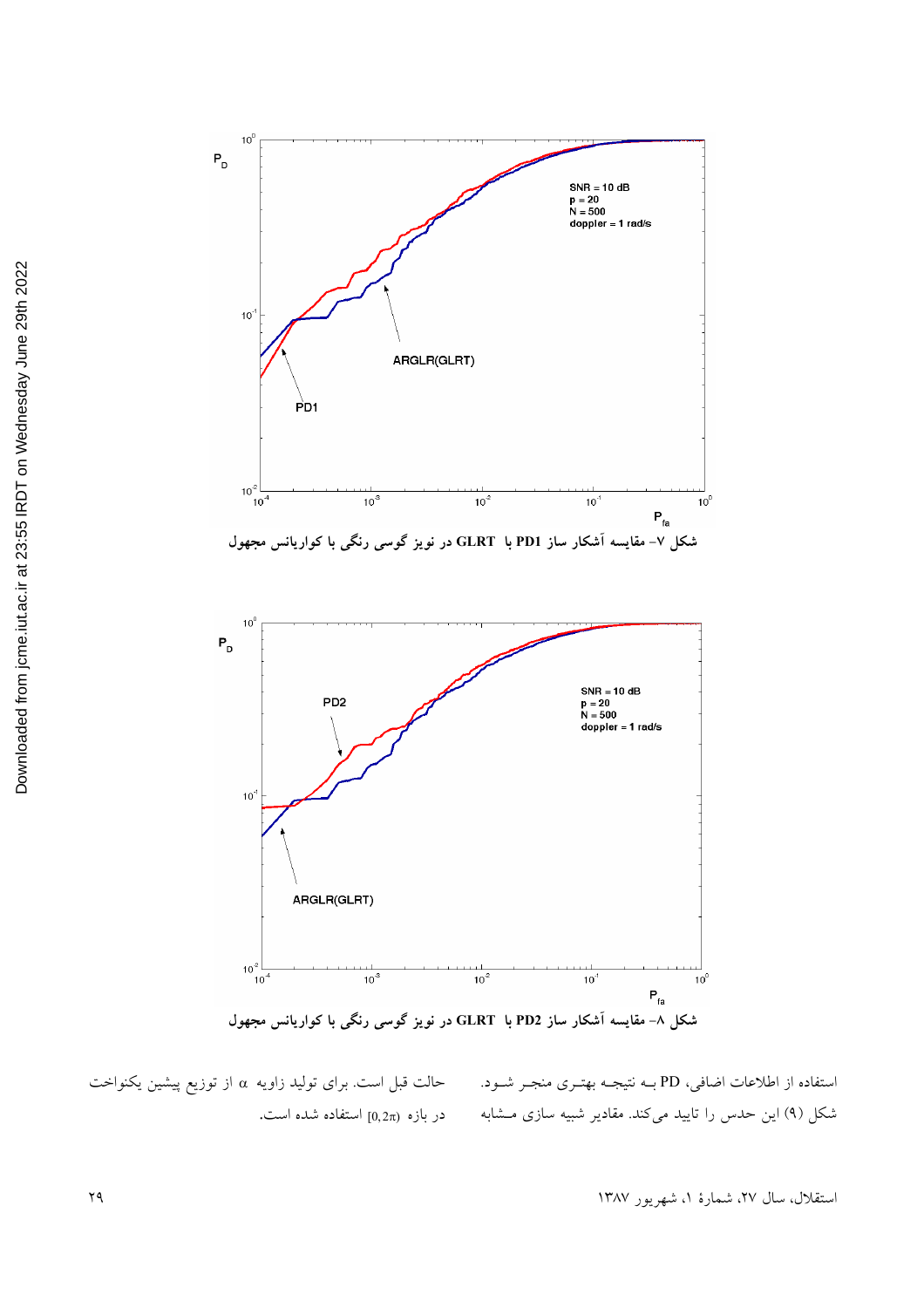

$$
p(t) = \frac{v^{v}}{\Gamma(v)} t^{v-1} e^{-vt} \qquad t > 0 \qquad (TV)
$$

همچنین داریم:

$$
p(y | a, \sigma_w^2, \alpha, H_1)
$$
\n
$$
= \int p(y | a, \sigma_w^2 \alpha, t, H_1) p(t | a, \sigma_w^2, \alpha, H_1) dt
$$
\n
$$
= \int p(y | a, \sigma_w^2 \alpha, t, H_1) p(t | a, \sigma_w^2, \alpha, H_1) dt
$$
\n
$$
= \int p(x | a, \sigma_w^2, \alpha, H_1) dt
$$
\n
$$
= \int p(t | H_1) dt
$$
\n
$$
= \int p(y | a, \sigma_w^2, \alpha, H_1) dt
$$
\n
$$
= \int p(y | a, \sigma_w^2, \alpha, t, H_1) p(t | H_1) dt
$$
\n
$$
= \int p(y | a, \sigma_w^2, \alpha, t, H_1) p(t | H_1) dt
$$
\n
$$
= \int p(y | a, \sigma_w^2, \alpha, t, H_1) p(t | H_1) dt
$$
\n
$$
= \frac{2v^{-2}}{2} \frac{v^{-p}}{x^2} k_{v-p} (\sqrt{4vx})
$$

که در آن v پارامتر شکل توزیــع k و  $\rm R_N$  مــاتریس کواریــانس بهدست آمده با توجه به  $\mathrm{a, \sigma_{w}^{2}}$  و  $\mathrm{k_{n} (.)}$  تابع بسل تعميم يافتـه ۵-۳- آشکارسازی هدف با دامنه مجهـول در کلاتـر K

تر کیبی

توزیع دیگری که برای مدل کردن کلاترهای واقعی پیشنهاد شده است مدل K ترکیبی است [۳۳-۳۴] که در حقیقت مثـالی از حالت غیر سفید و غیر گوسی است. در این حالت کلاتر یک فرایند تغییر ناپذیر کروی°<sup>۳ (</sup>SIRP) در نظر گرفته میشود که از حاصلضرب یک کلاتر گوسی رنگی و یک متغیر تصادفی گامـا با توزیع مشخص به دست می آید. در این مسئله قسمت گوســی را یـک فراینــد AR از مرتبــه 2 بــا ضــرایب نــامعلوم در نظــر می گیریم. لازم به ذکر است که حل تحلیلی این مسئله در دست نیست ولی با صرف نظر از توزیع گامای متغیر تـصادفی ضـرب شونده، می توان همان روش ARGLR را اعمال کرد. بـه عبـارت دیگـر در روش ARGLR متغیــر تــصادفی ضــرب شــونده نیــز بهصورت ML تخمین زده شده و بنابراین از اطلاعات پیشین آن استفاده نمی شود. در روش PD می توان از اطلاعات پیشینی ک در مورد توزیع متغیر تصادفی ضرب شونده وجود دارد استفاده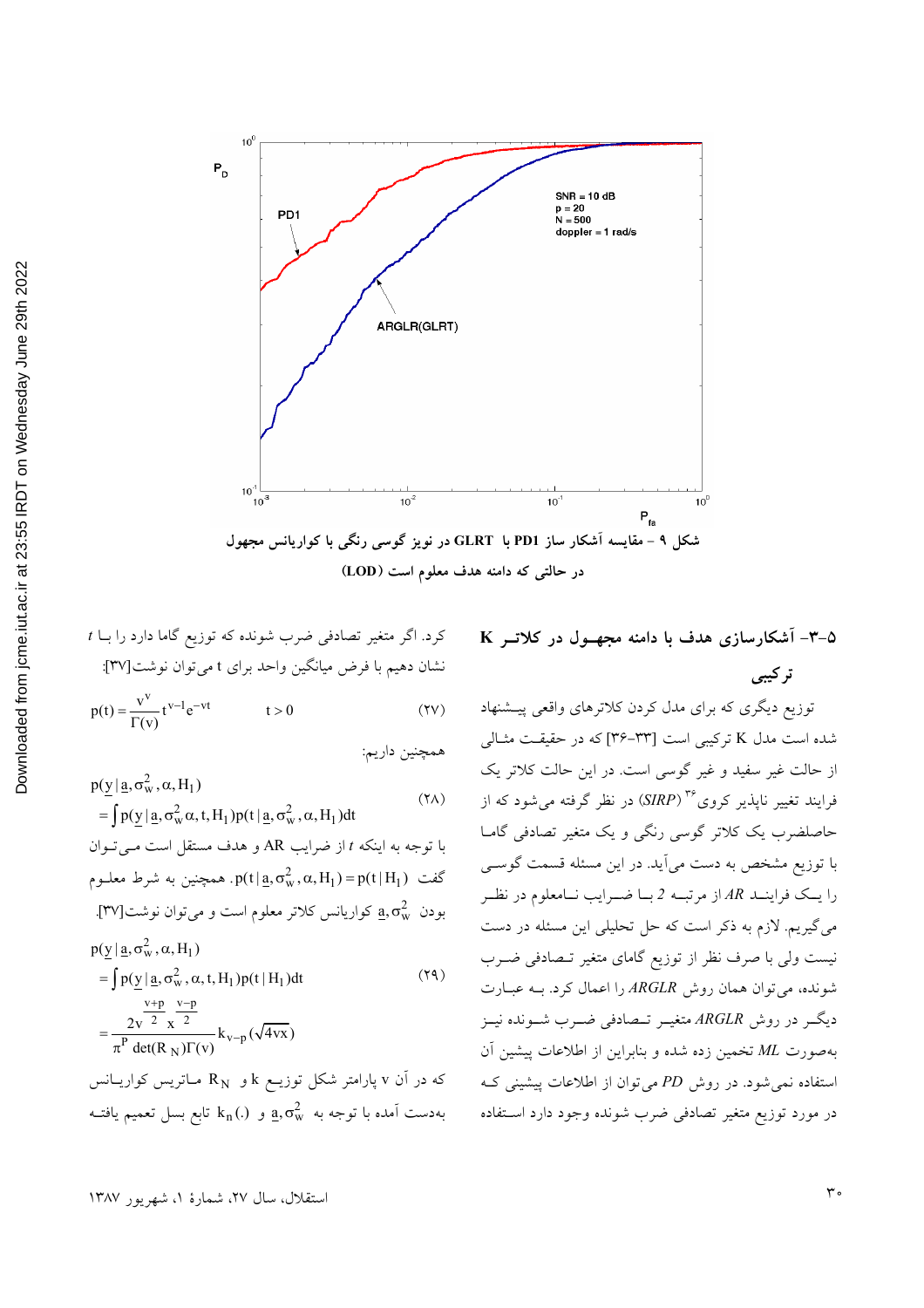

نوع دوم از مرتبه n بوده و x بهصورت زير تعريف مي شود:  $x = (y - \alpha S)^H R_N^{-1} (y - \alpha S)$  $(\mathfrak{r} \circ)$ با معلوم شدن  $p(y | \underline{a}, \sigma^2, \alpha, H_1)$  وزن نمونهها مطابق معادلات (١٣) و (١٥) يا (٢٠) و (٢١) قابل محاسبه است. محاسبه وزنهـا تحت فرضيه H0 نيز به طريق مشابه (بـا حــذف  $\alpha$  از معــادلات (٢٩) و (٣٠)) امكانپذير بوده و روش PD قابـل اعمـال خواهـد بود. به عبارت دیگر برای محاسبه وزن نمونـههـا از اطلاعـات ييشين t استفاده شده اسـت. شـكل (١٠) نتيجـه مقايـسه روش PD2 با ARGLR را كه از شبيه سازى ١٠٠٠٠ داده مستقل بـه دست آمده است نشان می دهد .در این شکل p=10 و N=300 و بقيه مقادير شبيه سازي مانند حالت قبل (گوسي رنگي) انتخـاب شده است. همان گونه که انتظار مـیرود بـه واسـطه اسـتفاده از اطلاعات پیشین، نتیجه بهبود محسوسی دارد.

۶- نتيجه گيري

در این مقالـه آشکارسـازی راداری بـا اسـتفاده از روشـهای مبتنی بر نمونه برداری مونت کـارلو بررســی شــده و دو آشـکار

ساز بر مبنای روش نمونه برداری اهمیتی ارایـه شـده اسـت. در آشکار ساز PD1 با استفاده از تولیـد اعـداد تـصادفی اقـدام بـه تخمین پارامترهای مجهول و جاگـذاری در نـسبت درسـتنمایی برای محاسبه آماره آشکارساز می شود ودر آشکار ســازPD2 بــا انتگرالگیـری مونـت کـارلو روی پارامترهـای نـامعلوم نـسبت درستنمایی محاسبه میشود. نتایج شبیه سازی در حالتهای کلاتر گوسی سفید، کلاترگوسی رنگی و کلاترغیر سفید و غیرگوســی (k ترکیبی) نشان دهنـدهٔ ایــن اسـت کــه در حـالاتی کــه روش GLRT قابل اعمال است، آشكارسـازهاى ييـشنهادى عملكـرد قابل رقابتی دارند. از طرف دیگر در حالاتی که در آنها تخمــین ML پارامترها موجود نبوده و یـا توزیــع پیــشین آنهـا مــشخص است، می توان از آشکارسازهای پیشنهادی استفاده کرد. البتـه در مسائلی که بررسی گردید بـا صـرف نظـر از بعـضی اطلاعـات پیشین می توان روش GLRT را اعمال کرد. مشاهده می شود ک در ایس حـالات آشکارســازهای پیــشنهادی منجــر بــه بهبــود محسوس عملکرد نسبت به GLRT می شوند.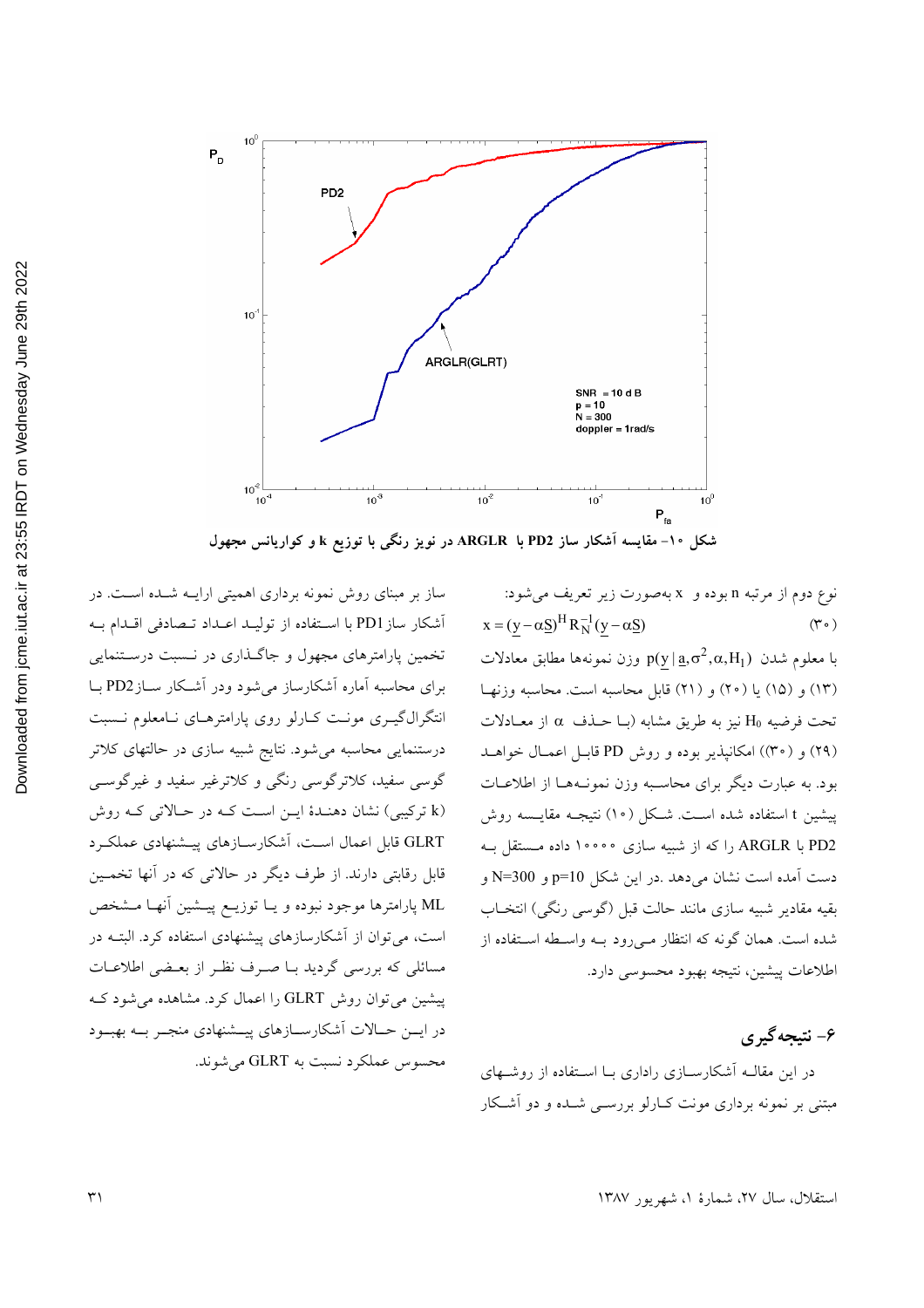مراجع

- 1. importance sampling
- 2. particle detector
- 3. likelihood ratio
- 4. averaged likelihood ratio
- 5. generalized likelihood ratio test
- 6. prior information
- 7. approximated ALR
- 8. constrained GLR
- 9. constrained ALR
- 10. expectation maximization
- 11. prior
- 12. non informative
- 
- 13. likelihood
- 14. posterior distribution
- 15. normalizing constant
- 16. marginal likelihood 17. Lazzarini
- 
- 18. Metropolis
- 19. Markov chain Monte Carlo
- 20. irreducibility 21. aperiodic
- 
- 22. Metropolis Hasting
- 23. Gibbs sampler
- 24. importance sampling
- 25. importance weight
- 26. particle filtering
- 27.real time
- 28. posterior odds
- 29.Bayes factor
- 30. hypothesis testing
- 31. conjugate prior
- 32. posterior
- 33. Kelly
- 34. innovation based detection algorithm
- 35. locally optimum detector(LOD)
- 36.spherically invariant random process

- 1. Skolnik, M. I., *Iintroduction to Radar Systems*, McGrawHill,  $3<sup>rd</sup>$  ed., 2001.
- 2. Kay, S.M., *Fundamental of Statistical Signal Processing : Detection Theory*, prentice hall, 1<sup>st</sup> ed., 1998.
- 3. Nayebi, M. M, Aref, M. R., and Bastani, M. H., "Detection of Coherent Radar Signals with Unknown Doppler Shift" *IEE Proc. Radar, Sonar and Navig*., Vol. 143, No. 2, PP.79-86, April 1996.

۴. نایبی، م. م. ،"آشکارسازی اهداف راداری در کلاتر و نــویز،"

پایان نامه دکترا، ۱۳۷۲، دانشگاه تربیت مدرس.

- 5. Liu, B., Chen, B., and Michels, J. H., "A GLRT for Multichannel Radar Detection in the Presence of Both Compound Gaussian Clutter and Additive White Gaussian Noise," *Elsevier, Digital Signal Processing*, Vol. 15, PP. 437-454, 2005.
- 6. Kress, R., *Numerical Analysis*, Springer, 1998.
- 7. Andriuu, C., Doucet, A., Singh, S. S., and Tadic, V. B., "Particle Methods for Change Detection, System Identification, and Control," *Proceeding of IEEE*, Vol. 92 , No 3, PP. 423-438, March 2004.
- 8. Metropolis, N., and Ulam, S., "The Monte Carlo Method," *Journal of American Statististical Association*, Vol. 44, PP. 335–341, 1949
- 9. Robert G. O., "Markov Cahin Concepts Related to Sampling," in *Markov Chaine Monte Carlo in Practice*, PP. 45-47, London: chapman and Hall, 1996.
- 10. Hastings, W. K., "Monte Carlo Sampling Methods Using Markov Chains and Their Applications," *Biometrika*, Vol. 57, PP. 97–109, 1970.
- 11. Geman S., and Geman D., "Stochastic Relaxation, Gibbs Distriubutions and the Bayesian Restoration of Images," *IEEE Transaction on Pattern Analysis and Machine Intelligence*, Vol. 6, PP. 721-741, 1984
- 12. Kloek, T., and Van Dijk, H. K., "Bayesian Estimates

of Equation System Parameters: An Application of Integration by Monte Carlo," *Econometrica*, Vol. 46, PP. 1-19, 1978.

- 13. Geweke, J., "Bayesian Inference in Econometric Models Using Monte Carlo Integration," *Econometrica*, Vol. 57, PP.1317-1339, 1989
- 14. Oh, M. S., Berger, J., "Adaptive Importance Sampling in Mote Carlo Integration," *Journal of Statistics Computer and Simulation*, Vol. 41, PP. 143-168, 1992.
- 15.Cappé, O., Guillin, A., Marin, J. M., and Robert, C., "Population Monte Carlo," *Journal of Computational & Graphical Statistics*, Vol. 13, PP. 907-929, December 2004.
- 16. Doucet, A., de Freitas, N., and Gordon, N., *Sequential Monte Carlo Methods in Practice*, Springer, 2001.
- 17. Kass, R. E., and Raftery, A. E., "Bayes Factors," *Journal of the American Statistical Association*, Vol. 90, No. 430, PP.773-795, 1995.
- 18.Bos, C. S., "Time Varying Parameter Models for Inflation and Exchange Rates," PhD thesis, Tinbergen Institude, Erasmus University, Roterdam, 2001.
- 19. Tierney L., and Kadane J. B., "Accurate Approximations for Posterior Moments and Marginal Densities," *Journal of American Statistical Association*, Vol. 81, PP. 82-86, 1986.
- 20.Chib, S., "Marginal Likelihood from the Gibbs Output," *Journal of the American Statistical Association*, Vol. 90, PP. 1313-1321, 1995.
- 21. Chib, S., and Jeliazkov, I., "Marginal Likelihood from the Metropolis-Hastings Output," *Journal of the American Statistical Association* ,Vol. 96, PP. 270-281, 2001.
- 22. McCulloch, R. E., and Rossi, P., "Bayes Factors for Nonlinear Hypotheses and Likelihood Distributions," *Biometrika*, Vol. 79, PP. 663-679, 1992.